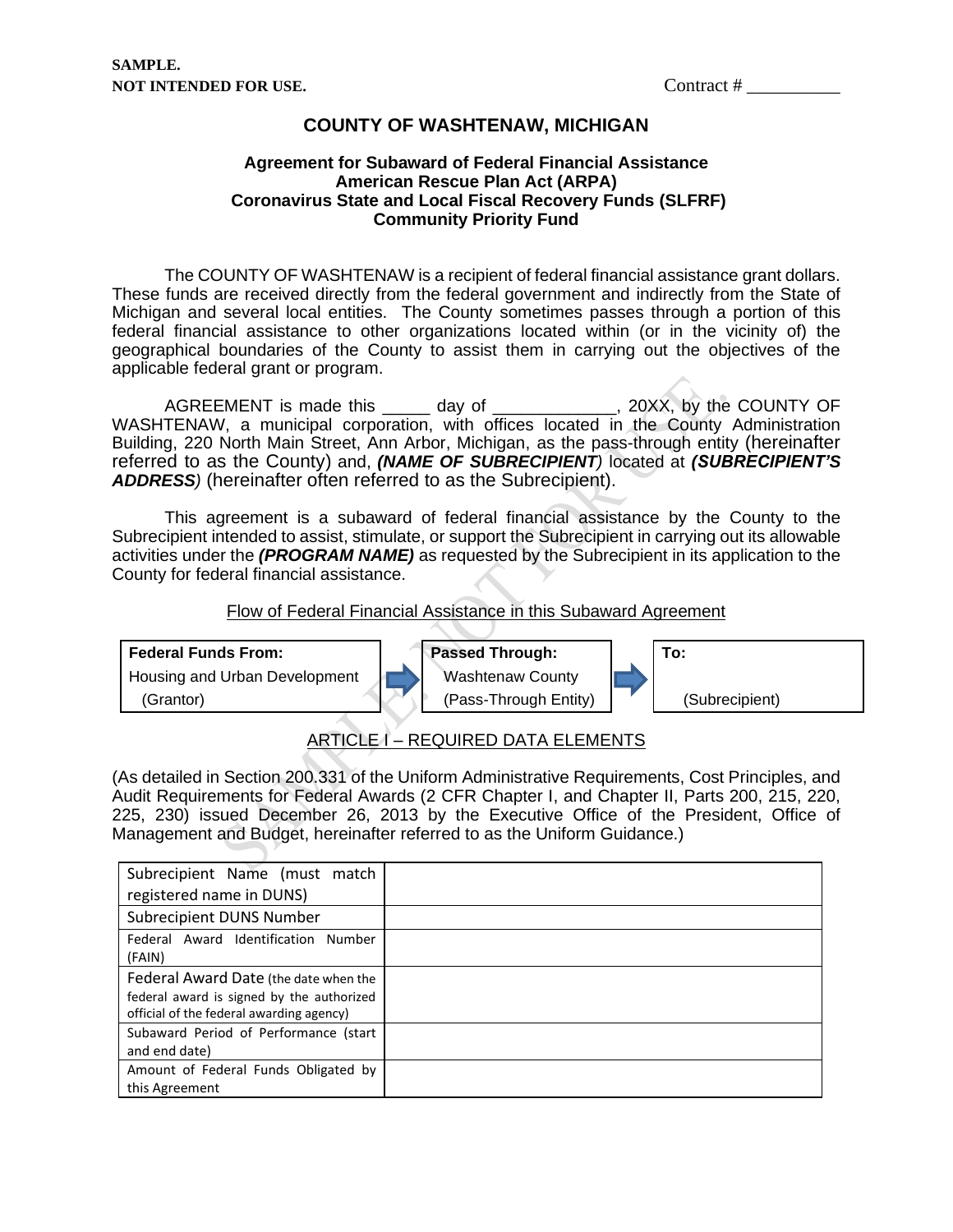| Total Amount of Federal Funds Obligated                         |  |
|-----------------------------------------------------------------|--|
| to the Subrecipient<br><b>Total Amount of the Federal Award</b> |  |
|                                                                 |  |
| Federal Award Project Description (as                           |  |
| required to be responsive to the Federal                        |  |
| Funding Accountability and Transparency                         |  |
| Act (FFATA) described in Title 2 Code of                        |  |
| Federal Regulations Part 170)                                   |  |
| Name of Federal Awarding Agency                                 |  |
| Name of County (Pass-Through Entity)                            |  |
| and Contact Information<br>Name<br>for                          |  |
| <b>Awarding Official</b>                                        |  |
| <b>CFDA Number and Name</b>                                     |  |
| this Subaward for Research<br>and<br>I٢                         |  |
| Development? (answer Yes or No)                                 |  |
|                                                                 |  |

In consideration of the promises below, the parties mutually agree as follows:

# ARTICLE II - SCOPE OF SERVICES

## The Subrecipient will *(SPELL OUT SCOPE OF SERVICE*)

# ARTICLE III - PAYMENT AND CASH MANAGEMENT

 If the County is paid in advance by the federal awarding agency under the above named federal assistance award, the Subrecipient may also be paid in advance if it meets the requirements in Section 1 below.

 Section 1 - Cash Advances. The Subrecipient may request an advance of funds under this agreement if it maintains or demonstrates the willingness to maintain both:

- 1. written procedures that minimize the time elapsing between the transfer of funds from the County and the subsequent disbursement of the funds by the Subrecipient,
- 2. financial management systems that meet the standards for fund control and accountability as defined in Section 200.305 of the Uniform Guidance.

. Requests for advance of funds must be limited to the minimum amount needed and must be timed to be in accordance with the actual, immediate cash requirements of the Subrecipient in carrying out the terms of this agreement. The timing and amount of the advance must be as close as is "administratively feasible" to the actual disbursement to be made by the Subrecipient.

Section 2 - Reimbursement. If the Subrecipient does not meet the requirements in Section 1 above, it shall submit periodic reimbursement requests to the County. This may be done on a monthly or quarterly basis. The reimbursement request shall be accompanied by the agreed upon financial and programmatic reports. The County shall pay the Subrecipient within 30 calendar days after the receipt of the reimbursement request and the agreed upon financial/programmatic reports, unless the County reasonably believes the reimbursement request to be improper*.* 

## **ARTICLE IV - REPORTING OF SUBRECIPIENT**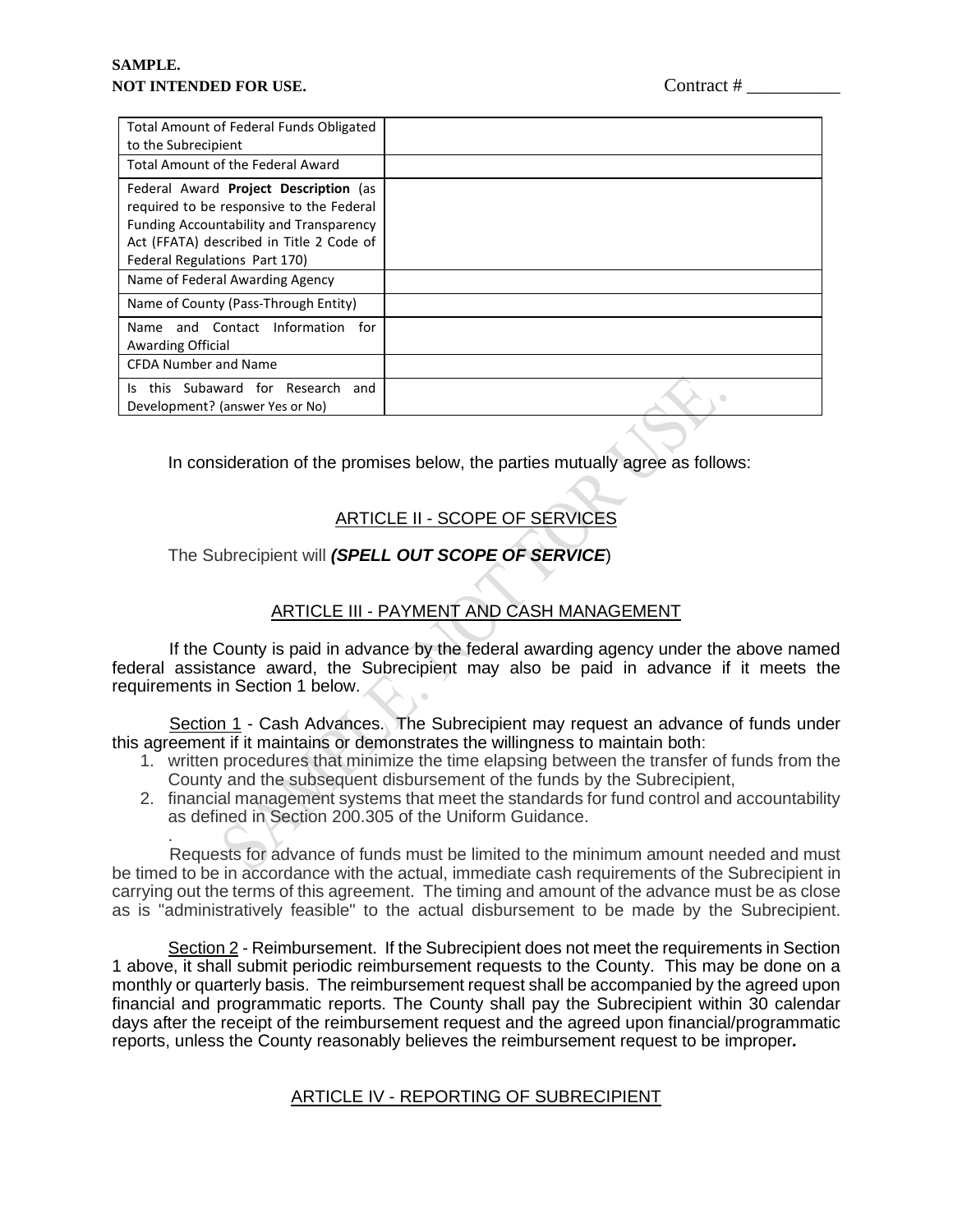Section 1 - The Subrecipient is to report to (*DEPARTMENT HEAD TITLE*) and will cooperate and confer with him/her as necessary to insure satisfactory work progress.

Section 2 - The Subrecipient shall submit all financial reports *monthly by* electronic submission to *(STAFF PERSON & EMAIL ADDRESS).* The Subrecipient shall submit all programmatic reports *no less than quarterly* by electronic submission to *(STAFF PERSON & EMAIL ADDRESS).*

Section 3 - All reports, estimates, memoranda and documents submitted by the Subrecipient must be dated and bear the Subrecipient's name. Financial reports shall be submitted in a timely manner to the County and shall be in agreement with the amounts shown in the Subrecipient's financial system and shall be supported by appropriate documentation (payroll records, invoices, etc.). Final financial and programmatic reports shall be submitted by the Subrecipient within 30 days of the end of this agreement unless an extension of time is granted in writing by the County.

Section 4 - The Subrecipient agrees to only incur costs under this agreement which are eligible under the Cost Principles detailed in Section 200.400-475 of the Uniform Guidance.

 Section 5 - The Subrecipient shall retain all reports, records and supporting documentation pertaining to this agreement for a period of five years from the date of submission of the final expenditure report and shall make them available to the County and the federal awarding agency upon request.

Section 6 - All reports made in connection with these services are subject to review and final approval by the County Administrator.

Section 7 - The County may review and inspect the Subrecipient's activities during the term of this agreement.

Section 8 - When applicable**,** the Subrecipient will submit a final, written report to the County Administrator.

Section 9 - After reasonable notice to the Subrecipient, the County may review any of the Subrecipient's internal records, reports, or insurance policies.

Section 10 - The Subrecipient and/or subcontractors shall disclose in writing to the County any potential conflict of interest it has related to the County or this agreement subject to the provisions 2 CFR 200.318.

Section 11 - The Subrecipient shall disclose in writing to the County in a timely manner all violations of Federal criminal law involving fraud, bribery, or gratuity violations potentially affecting this agreement.

Section 12 - The Subrecipient shall report to the County in a timely manner if any adverse or problematic situations arise between reporting deadlines describing the nature of the problem and what is being done to address it.

#### ARTICLE V – ARPA - SLFRF REPORTING REQUIREMNTS

The State and Local Fiscal Recovery Funds program as established by the American Rescue Act plan requires reporting expenditures, programmatic data, and project demographic distribution.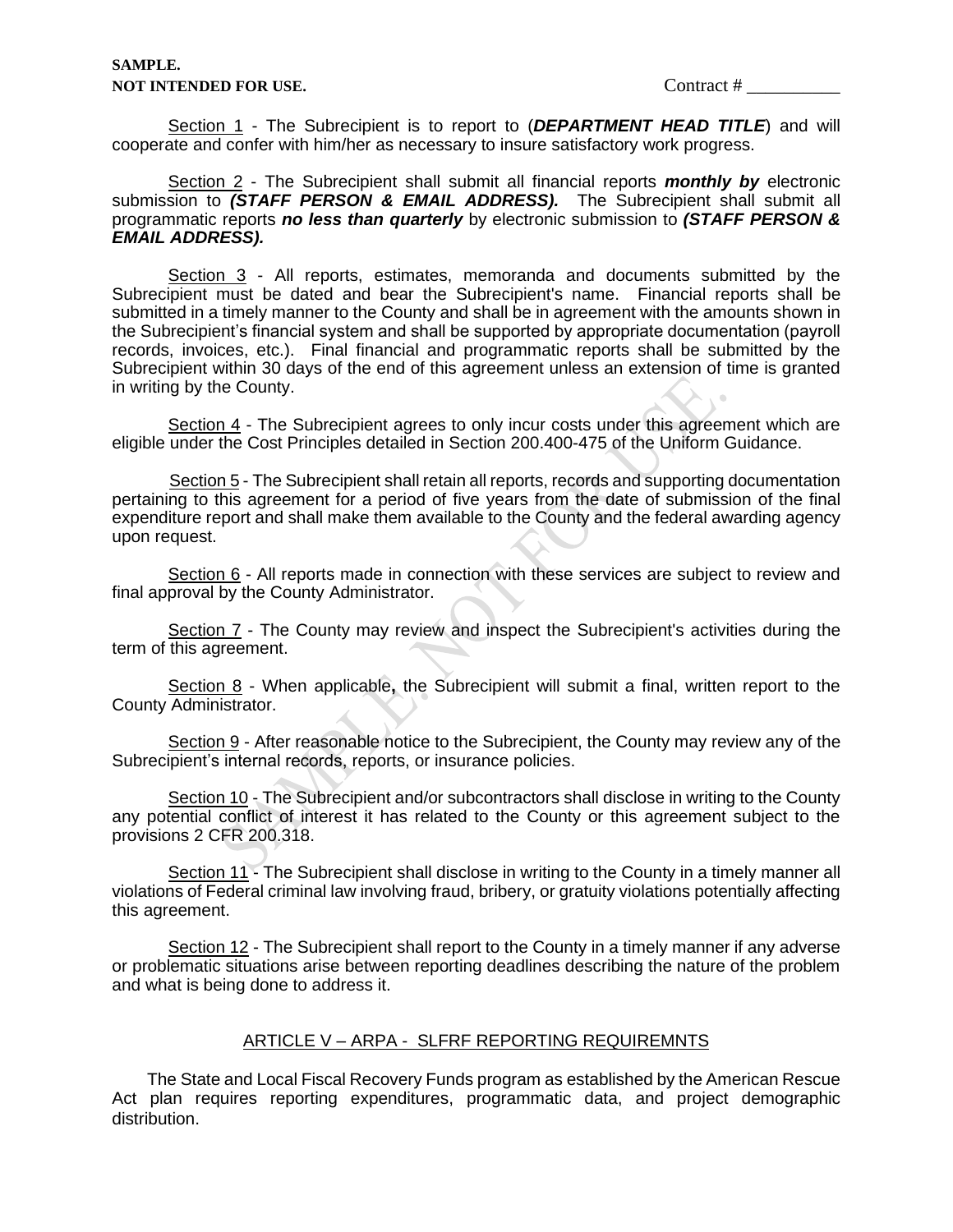Expenditure reports are to be submitted monthly and as outlined in Section 3 of Article IV – Reporting of Subrecipient. Including the data required as identified in Attachment A - Standard Data Elements for All Projects.

On a quarterly basis, due no later than the  $15<sup>th</sup>$  of the month following the end of a calendar year quarter programmatic data, and project demographic distribution data as outlined in Attachment A will be required. This is in addition to the monthly expenditure report. Reports are due by no later than January 15<sup>th</sup>, April 15<sup>th</sup>, July 15<sup>th</sup> and October 15<sup>th</sup>.

#### ARTICLE VI - TERM

This contract begins on the date of this agreement and ends on December 31, \_\_\_\_\_(*YEAR) with an option to extend for two (2) additional one (1) year periods if funding and federal award allows for the extension.* 

No costs eligible under this agreement shall be incurred by the Subrecipient before or after these dates, except with prior written approval of the County.

## ARTICLE VII- RESPONSIBILITIES OF THE SUBRECIPIENT

 Section 1 - The Subrecipient agrees to comply with all applicable federal, State, and local regulations including the Uniform Guidance. The Subrecipient agrees to comply with the management systems standards (financial management (Sections 200.302-304), procurement (Sections 200.317-326), and property management (Sections 200.310-316)) of the Uniform Guidance.

 Section 2 - The Subrecipient agrees to have performed a Single Audit of its federal expenditures if it reaches the Single Audit dollar threshold in federal expenditures during its fiscal year as detailed in Section 200.501 of the Uniform Guidance. The County reserves the right to perform or cause to be performed additional audits if it deems such to be necessary to insure compliance with the terms of this agreement or to determine the eligibility of the reported expenditures for reimbursement.

Section 3 - The Subrecipient agrees to comply with the provisions of the Byrd Amendment (Public Law 101-121, Section 319 - 31 U.S. Code Section 1352) which prohibits the use of federal funds by the recipient or subrecipient of a Federal contract, grant, loan, or cooperative agreement to pay any person to influence or attempt to influence an officer or employee of any agency, a Member of Congress, an officer or employee of Congress, or an employee of a Member of Congress in connection with the federal funds awarded under this agreement.

 Section 4 – The Subrecipient agrees to comply with the provisions of the Stevens Amendment (Section 8136 of the Department of Defense Appropriations Act – Public Law 100-463) which stipulates that when issuing statements, press releases, requests for proposals, bid solicitations, and other documents describing projects or programs funded in whole or in part with federal money, all grantees receiving federal funds, including but not limited to state and local governments, shall clearly state (1) the percentage of the total cost of the program or project which will be financed with federal money, (2) the dollar amount of federal funds for the project or program, and (3) the percentage and dollar amount of the total costs of the project or program that will be funded by non-governmental sources.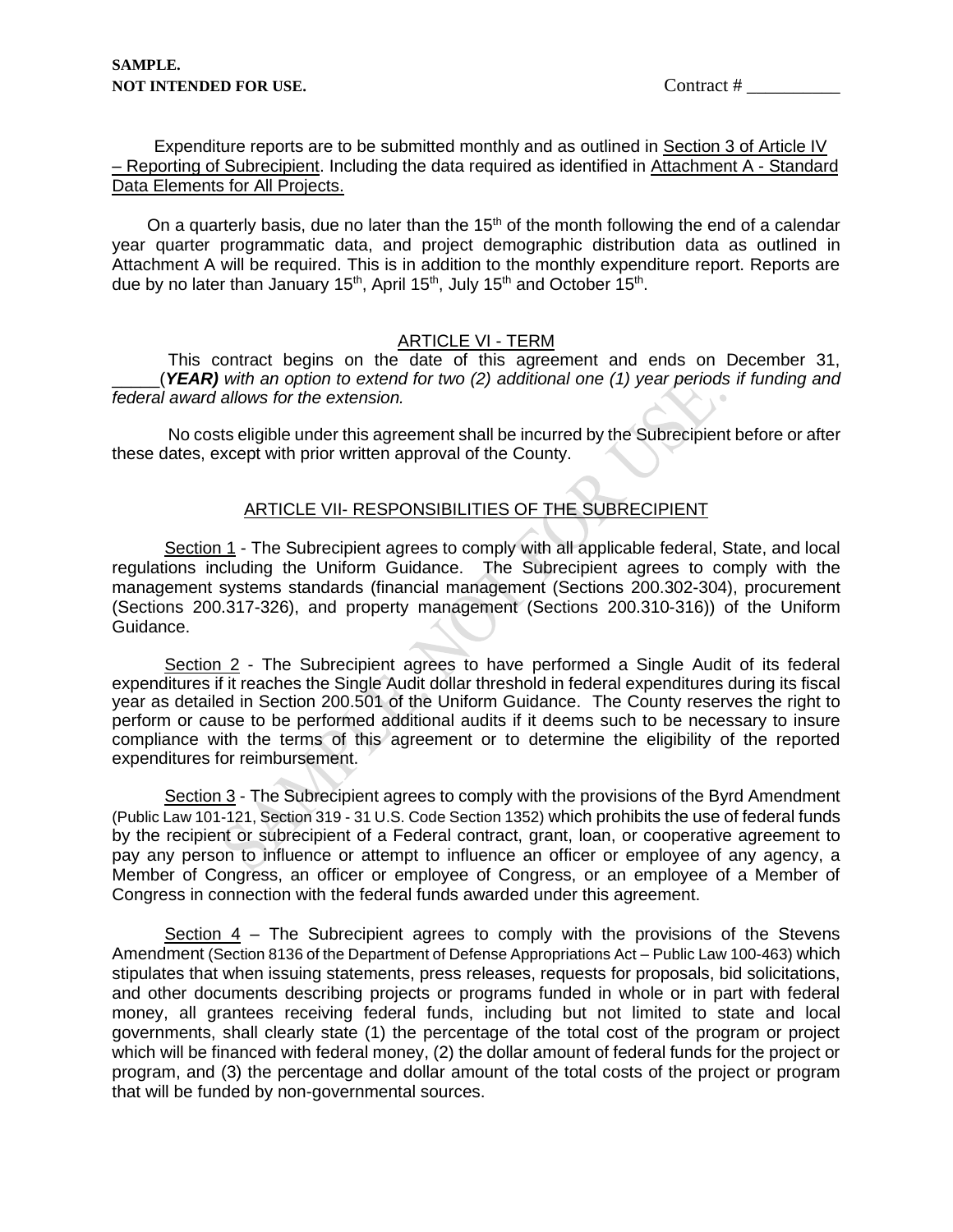Section 5 - In addition to this agreement, the Subrecipient shall complete, sign, and submit to the County the following documents which are attached as part of this agreement:

- 1. Standard Assurances
- 2. Certifications Regarding Lobbying; Debarment, Suspension and Other Responsibility Matters; and Drug-Free Workplace Requirements
- 3. Audit Certification

### ARTICLE VIII – SUSPENSION OF FUNDING

The County may suspend funding to the Subrecipient, in whole or in part, or other measures may be imposed for any of the following reasons:

- 1. Failure to expend funds in a timely manner consistent with the agreement milestones, guidance, and assurances.
- 2. Failure to comply with the requirements or statutory objectives of federal or state law.
- 3. Failure to follow agreement requirements or special conditions.
- 4. Proposal or implementation of substantial plan changes to the extent that, if originally submitted, the application would not have been approved for funding.
- 5. Failure to submit required reports.
- 6. Filing of a false certification on the application or other report or document.
- 7. Failure to adequately manage, monitor or direct the activities of its subrecipients that are funded under this agreement.

Before taking action, the County will provide the Subrecipient reasonable notice of intent to impose corrective measures and will make every effort to resolve the problem informally.

The County reserves the right to recommend to the federal government that the Subrecipient be suspended or debarred in the case of sustained significant noncompliance by the Subrecipient with the award provisions.

## ARTICLE IX- PERSONNEL

Section 1 - The Subrecipient will provide the required services and will not subaward or assign the services without the County's written approval.

Section 2 - The Subrecipient will not hire any County employee for any of the required services without the County's written approval.

Section 3 - The parties agree that all work done under this agreement shall be completed in the United States and that none of the work will be partially or fully completed by either an offshore entity or offshore business interest either owned or affiliated with the Subrecipient. For purposes of this agreement, the term, "offshore" refers to any area outside the contiguous United States, Alaska or Hawaii.

#### ARTICLE X-INDEPENDENT CONTRACTOR

Contractor and the County shall, at all times, be deemed to be independent contractors and nothing herein shall be construed to create or imply that there exists between the parties a partnership, joint venture or other business organization. Contractor shall hold no authority, express or implied, to commit, obligate or make representations on behalf of the County and shall make no representation to others to the contrary.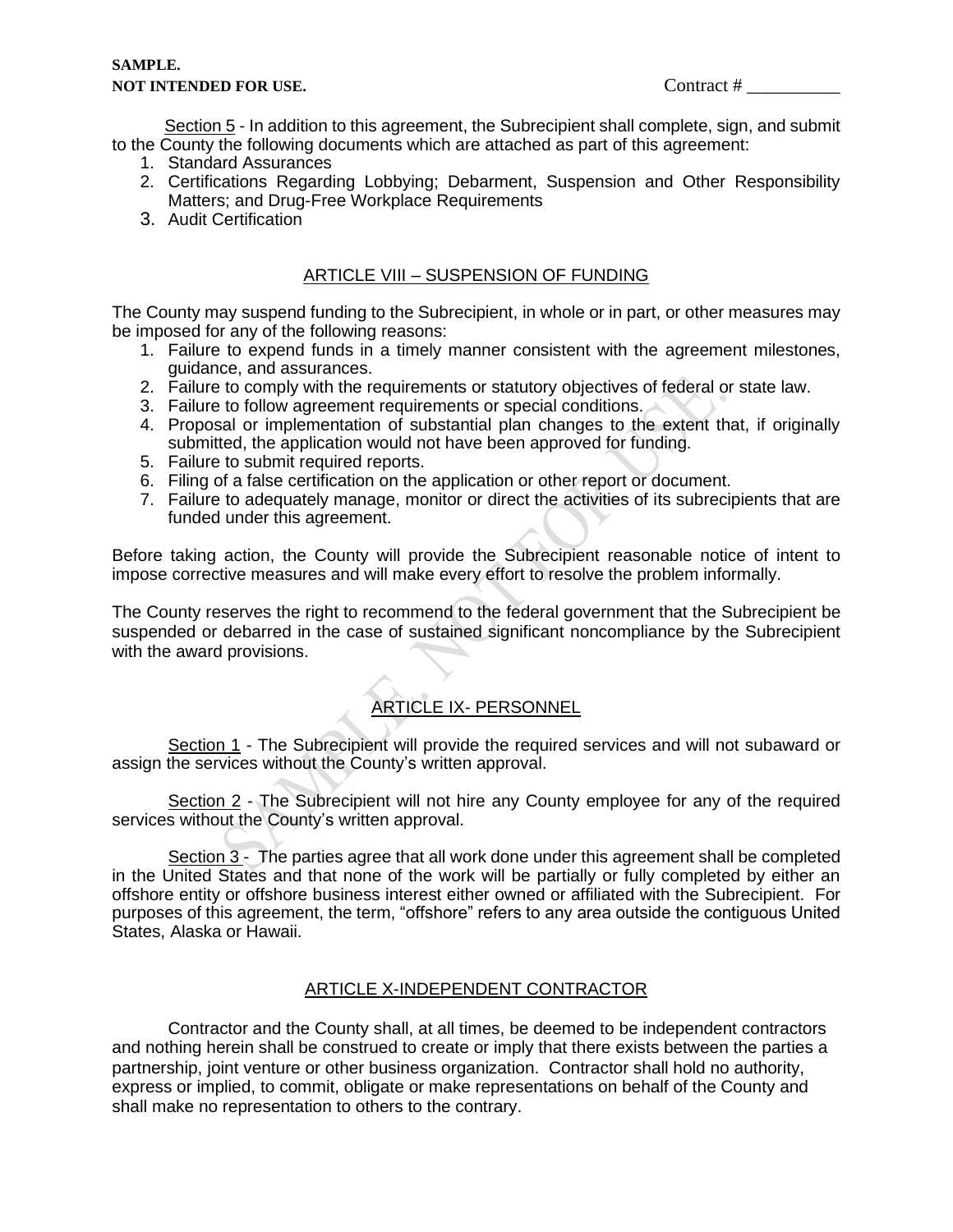Nothing herein is intended nor shall be construed for any purpose as creating the relationship of employer and employee or agent and principal between the parties. Except as otherwise specified in this contract, Contractor retains the sole right and obligation to direct, control or supervise the details and means by which the services under this contract are provided.

Contractor shall not be eligible for, or participate in, any insurance, pension, workers' compensation insurance, profit sharing or other plans established for the benefit of the County's employees. Contractor shall be solely responsible for payment of all taxes arising out of the Contractor's activities in connection with this Agreement, including, without limitation, federal and state income taxes, social security taxes, unemployment insurance taxes and any other tax or business license fees as required. The County shall not be responsible for withholding any income or employment taxes whatsoever on behalf of the Contractor.

### ARTICLE XI - INDEMNIFICATION AGREEMENT

The Subrecipient will protect, defend and indemnify the County, its officers, agents, servants, volunteers and employees from any and all liabilities, claims, liens, fines, demands and costs, including legal fees, of whatsoever kind and nature which may result in injury or death to any persons, including the Subrecipient's own employees, and for loss or damage to any property, including property owned or in the care, custody or control of the County in connection with or in any way incident to or arising out of the occupancy, use, service, operations, performance or non-performance of work in connection with this agreement resulting in whole or in part from negligent acts or omissions of Subrecipient, any subcontractor of the Subrecipient, or any employee, agent or representative of the Subrecipient or any subcontractor of the Subrecipient.

## ARTICLE XII- INSURANCE REQUIREMENTS

The Subrecipient will maintain at its own expense during the term of this Agreement, the following insurance:

- 1. Workers' Compensation Insurance with Michigan statutory limits and Employers Liability Insurance with a minimum limit of \$100,000 each accident for any employee.
- 2. Commercial General Liability Insurance with a combined single limit of \$1,000,000 each occurrence for bodily injury and property damage. The County shall be added as "additional insured" on general liability policy with respect to the services provided under this agreement.
- 3. Automobile Liability Insurance covering all owned, hired and non-owned vehicles with Personal Protection Insurance and Property Protection Insurance to comply with the provisions of the Michigan No Fault Insurance Law, including residual liability insurance with a minimum combined single limit of \$1,000,000 each accident for bodily injury and property damage. For transportation services contracts, the County shall be added as additional insured on automobile liability policy with respect to the services provided under this contract.

Insurance companies, named insureds and policy forms may be subject to the approval of the County Administrator, if requested by the County Administrator. Such approval shall not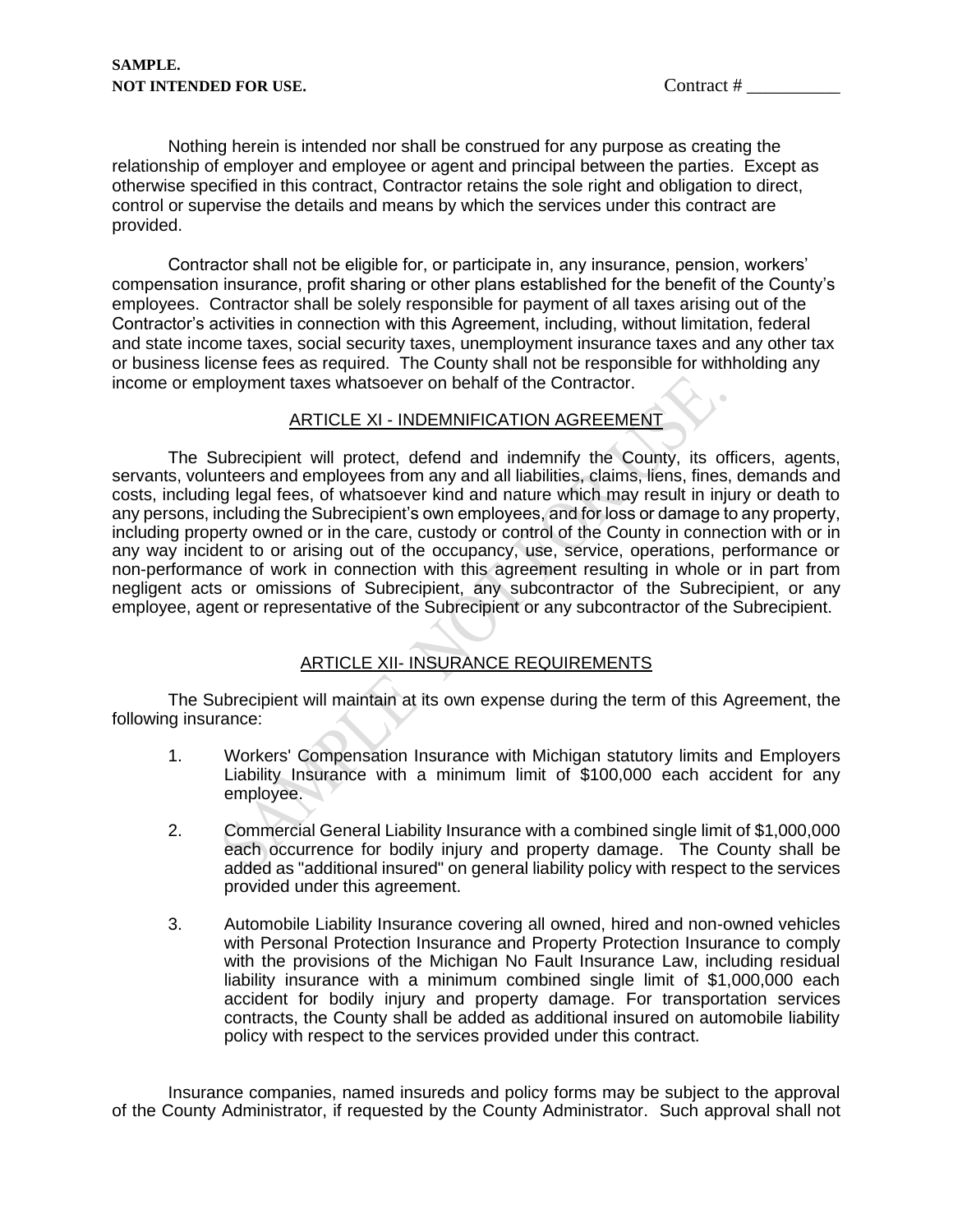#### **SAMPLE. NOT INTENDED FOR USE.** Contract #  $\blacksquare$

be unreasonably withheld. Insurance policies shall not contain endorsements or policy conditions which reduce coverage provided to The County. Subrecipient shall be responsible to the County or insurance companies insuring the County for all costs resulting from both financially unsound insurance companies selected by Subrecipient and their inadequate insurance coverage. Subrecipient shall furnish the County Administrator with satisfactory certificates of insurance or a certified copy of the policy, if requested by the County Administrator.

No payments will be made to the Subrecipient until the current certificates of insurance have been received and approved by the Administrator. If the insurance as evidenced by the certificates furnished by the Subrecipient expires or is canceled during the term of the agreement, services and related payments will be suspended. Subrecipient shall furnish certification of insurance evidencing such coverage and endorsements at least ten (10) working days prior to commencement of services under this agreement. Certificates shall be addressed to the County c/o*: INSERT DEPARTMENT, ADDRESS, CITY, STATE & ZIP CODE AND Contract #\_\_\_\_\_\_\_\_\_\_,* and shall provide for written notice to the Certificate holder of cancellation of coverage.

## ARTICLE XIII - COMPLIANCE WITH LAWS AND REGULATIONS

The Subrecipient will comply with all federal, state and local regulations, including but not limited to all applicable OSHA/MIOSHA requirements and the Americans with Disabilities Act.

 The Subrecipient agrees to maintain the proper organizational status (such as 501 (c)(3) if needed) to be eligible to receive federal financial assistance under this grant, including proper licensure, registration, etc. Subrecipient agrees to keep itself in the same legal position/mode of organization as when it entered into this agreement.

## ARTICLE XIV - INTEREST OF SUBRECIPIENT AND COUNTY

The Subrecipient promises that it has no interest which would conflict with the performance of services required by this agreement. The Subrecipient also promises that, in the performance of this agreement, no officer, agent, employee of the County, or member of its governing bodies, may participate in any decision relating to this agreement which affects his/her personal interest or the interest of any corporation, partnership or association in which he/she is directly or indirectly interested or has any personal or pecuniary interest. However, this paragraph does not apply if there has been compliance with the provisions of Section 3 of Act No. 317 of the Public Acts of 1968 and/or Section 30 of Act No. 156 of Public Acts of 1851, as amended by Act No. 51 of the Public Acts of 1978, whichever is applicable.

## ARTICLE XV - CONTINGENT FEES

The Subrecipient promises that it has not employed or retained any company or person, other than bona fide employees working solely for the Subrecipient, to solicit or secure this agreement, and that it has not paid or agreed to pay any company or person, other than bona fide employees working solely for the Subrecipient, any fee, commission, percentage, brokerage fee, gifts or any other consideration contingent upon or resulting from the award or making of this agreement. For breach of this promise, the County may cancel this agreement without liability or, at its discretion, deduct the full amount of the fee, commission, percentage, brokerage fee, gift or contingent fee from the compensation due the Subrecipient.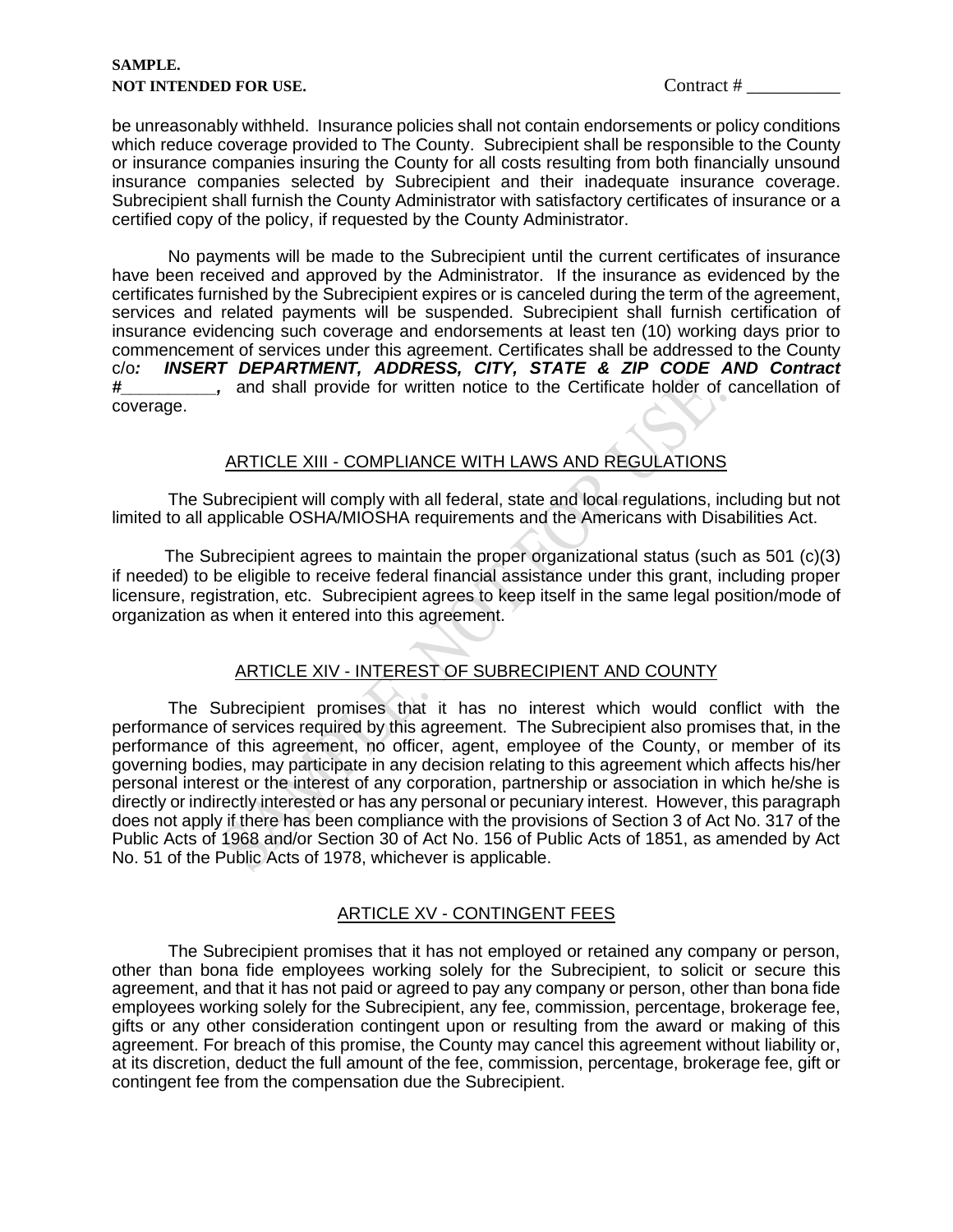#### ARTICLE XVI - EQUAL EMPLOYMENT OPPORTUNITY

The Subrecipient will not discriminate against any employee or applicant for employment because of race, creed, color, sex, sexual orientation, national origin, physical handicap, age, height, weight, marital status, veteran status, religion and political belief (except as it relates to a bona fide occupational qualification reasonably necessary to the normal operation of the business).

The Subrecipient will take affirmative action to eliminate discrimination based on sex, race, or a handicap in the hiring of applicant and the treatment of employees. Affirmative action will include, but not be limited to: Employment; upgrading, demotion or transfer; recruitment advertisement; layoff or termination; rates of pay or other forms of compensation; selection for training, including apprenticeship.

 The Subrecipient agrees to post notices containing this policy against discrimination in conspicuous places available to applicants for employment and employees. All solicitations or advertisements for employees, placed by or on the behalf of the Subrecipient, will state that all qualified applicants will receive consideration for employment without regard to race, creed, color, sex, sexual orientation, national origin, physical handicap, age, height, weight, marital status, veteran status, religion and political belief.

## ARTICLE XVII - LIVING WAGE

The parties understand that the County has enacted a Living Wage Ordinance that requires covered vendors who execute a service or professional service agreement with the County to pay their employees under that agreement, a minimum of either \$14.05 per hour with benefits or \$15.66 per hour without benefits. Subrecipient agrees to comply with this Ordinance in paying its employees. The Subrecipient understands and agrees that an adjustment of the living wage amounts, based upon the Health and Human Services poverty guidelines, will be made on or before April 30, 2022 and annually thereafter which amount shall be automatically incorporated into this agreement. County agrees to give the Subrecipient thirty (30) days written notice of such change. The Subrecipient agrees to post a notice containing the County's Living Wage requirements at a location at its place of business accessed by its employees.

## ARTICLE XVIII - ASSIGNS AND SUCCESSORS

This agreement is binding on the County and the Subrecipient, their successors and assigns. Neither the County nor the Subrecipient will assign or transfer its interest in this agreement without the written consent of the other.

#### ARTICLE XIX - TERMINATION OF AGREEMENT

Termination without cause. Either party may terminate the agreement by giving thirty (30) days written notice to the other party. Upon any such termination, the Subrecipient agrees to return to the County any funds not authorized for use, and the County shall have no further obligation to reimburse the Subrecipient. Upon termination of the agreement, the Subrecipient shall submit documentation, in a format specified by the County, to formally end its participation in the agreement.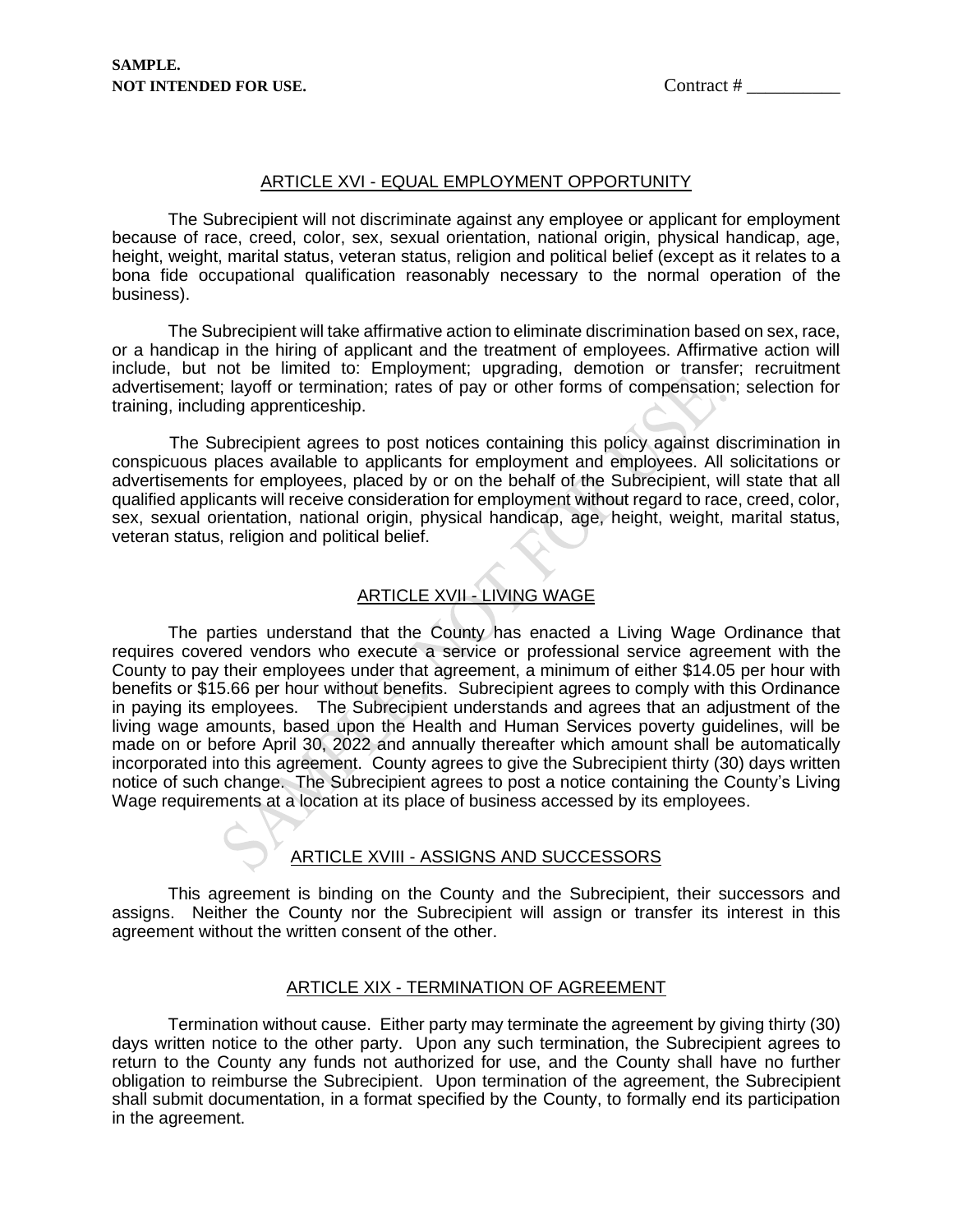## ARTICLE XX - EQUAL ACCESS

The Subrecipient shall provide the services set forth in the Scope of Service section of this agreement without discrimination on the basis of race, color, religion, national origin, sex, sexual orientation, marital status, physical handicap, or age.

## ARTICLE XXI - OWNERSHIP OF DOCUMENTS AND PUBLICATION

All documents developed as a result of this agreement will be freely available to the public. None may be copyrighted by the Subrecipient. During the performance of the services, the Subrecipient will be responsible for any loss of or damage to the documents while they are in its possession and must restore the loss or damage at its expense. Any use of the information and results of this agreement by the Subrecipient must reference the project sponsorship by the County. Any publication of the information or results must be co-authored by the County.

## ARTICLE XXII - PAYROLL TAXES

The Subrecipient is responsible for all applicable state and federal social security benefits and unemployment taxes for its employees and agrees to indemnify and protect the County against such liability.

## ARTICLE XXIII - PRACTICE AND ETHICS

The parties will conform to the code of ethics of their respective national professional associations.

## ARTICLE XXIV - CHANGES IN SCOPE OR SCHEDULE OR SERVICES

Changes mutually agreed upon by the County and the Subrecipient, will be incorporated into this agreement by written amendments signed by both parties.

 Unilateral modification of the agreement may take place by the County if the underlying programmatic legislation or regulations are changed by the federal government. If this unilateral modification is objectionable to the Subrecipient, it may withdraw from receiving further federal financial assistance under this agreement by giving (thirty) 30 days written notice to the County.

 The Subrecipient agrees to inform the County in writing concerning any proposed changes of dates, budget, or services indicated in this agreement, as well as changes of address or personnel affecting this agreement. Changes in dates, budget, or services are subject to prior written approval of the County.

## ARTICLE XXV - CHOICE OF LAW AND FORUM

This agreement is to be interpreted by the laws of the State of Michigan. The parties agree that the proper forum for any disputes or litigation arising out of this agreement is in Washtenaw County, Michigan.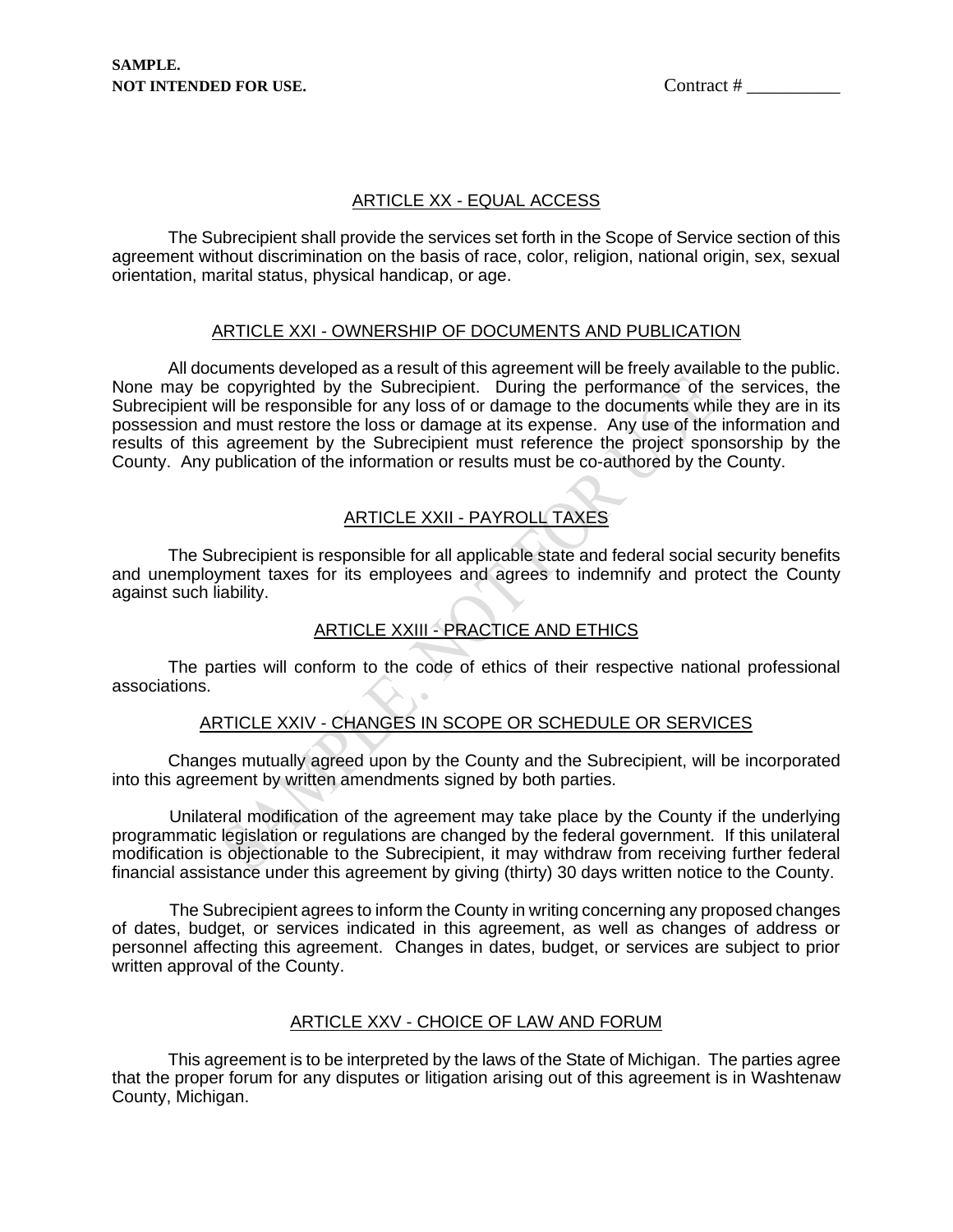## ARTICLE XXVI - EXTENT OF AGREEMENT

This written agreement, including any attachments thereto, represents the entire agreement between the parties and supersedes all prior representations, negotiations or agreements whether written or oral.

## ARTICLE XXVII – PRIVITY / THIRD PARTIES

 This agreement is solely between the County and Subrecipient. No other parties are part of this agreement. This agreement is not intended to make any person or entity, not a party to this agreement, a third party beneficiary hereof or to confer on a third party any rights or obligations enforceable in their favor.

## ARTICLE XXVIII - SEVERABILITY

 The invalidity or unenforceability of any provisions of this agreement shall not affect the validity or enforceability of any other provision of this agreement, which shall remain in full force and effect.

# ARTICLE XXIX - NOTICES

 Communication notices for this agreement may be delivered via electronic mail, U.S. mail, hand delivery, or fax.

 The individual or officer signing this agreement certifies by his or her signature that he or she is authorized to sign this agreement on behalf of the organization he or she represents. By signing this agreement, the County and the Subrecipient agree to comply with all of the requirements specified in this agreement.

## ATTESTED TO: WASHTENAW COUNTY (Pass-Through Entity)

By:\_\_\_\_\_\_\_\_\_\_\_\_\_\_\_\_\_\_\_\_\_\_\_ By:\_\_\_\_\_\_\_\_\_\_\_\_\_\_\_\_\_\_\_\_\_\_\_\_\_\_\_\_\_\_\_\_\_\_ Lawrence Kestenbaum (DATE)<br>
County Clerk/Register County Administrator County Clerk/Register

APPROVED AS TO CONTENT: NAME OF ORGANIZATION (Subrecipient)

| Bv:                   |                      |  |
|-----------------------|----------------------|--|
| $/$ DEDADTMENIT UEADI | (CONTDACTOD/C NIAIL) |  |

*(DEPARTMENT HEAD)* (DATE) *(CONTRACTOR'S NAME)* (DATE)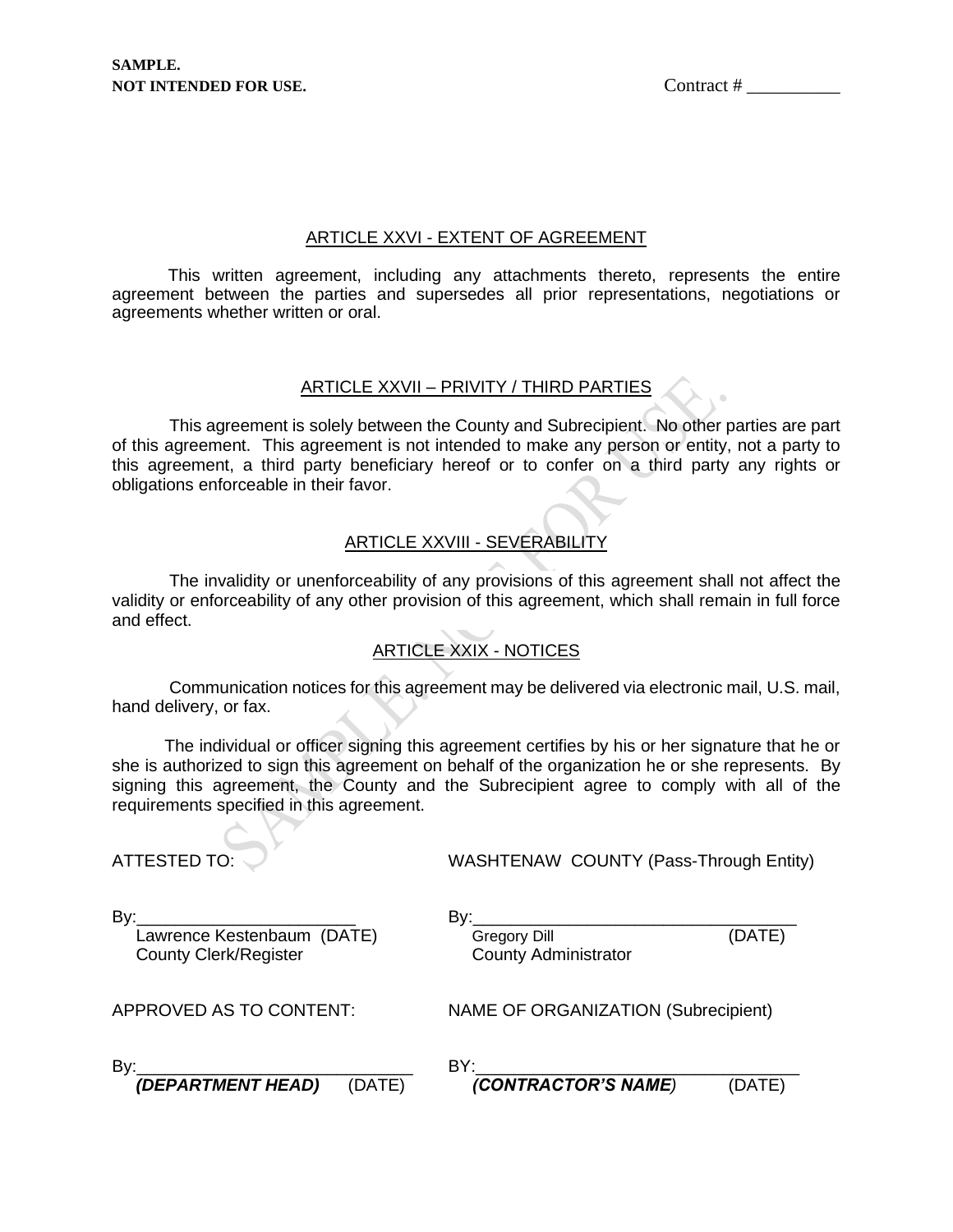#### APPROVED AS TO FORM:

By:\_\_\_\_\_\_\_\_\_\_\_\_\_\_\_\_\_\_\_\_\_\_\_\_\_\_\_\_\_ Michelle K. Billard (DATE) Office of Corporation Counsel

OMB Approval No. 0348-0040

#### **STANDARD ASSURANCES - NON-CONSTRUCTION PROGRAMS**

Note: Certain of these assurances may not be applicable to your project or program. If you have questions, please contact the awarding agency. Further, certain Federal awarding agencies may require applicants to certify to additional assurances. If such is the case, you will be notified.

As the duly authorized representative of the applicant, I certify that the applicant:

- 1. Has the legal authority to apply for Federal assistance and the institutional, managerial and financial capability (including funds sufficient to pay the non-Federal share of project cost) to ensure proper planning, management and completion of the project described in this application.
- 2. Will give the awarding agency, the Comptroller General of the United States and, if appropriate, the State, through any authorized representative, access to and the right to examine all records, books, papers, or documents related to the award; and will establish a proper accounting system in accordance with generally accepted accounting standards or agency directives.
- 3. Will establish safeguards to prohibit employees from using their positions for a purpose that constitutes or presents the appearance of personal or organizational conflict of interest, or personal gain.
- 4. Will initiate and complete the work within the applicable time frame after receipt of approval of the awarding agency.
- 5. Will comply with the Intergovernmental Personnel Act of 1970 (42 U.S.C. §§4728-4763) relating to prescribed standards for merit systems for programs funded under one of the 19 statutes or regulations specified in Appendix A of OPM's Standards for a Merit System of Personnel Administration (5 C.F.R. 900, Subpart F).
- 6. Will comply with all Federal statutes relating to nondiscrimination. These include but are not limited to: (a) Title VI of the Civil Rights Act of 1964 (P.L.

88-352) which prohibits discrimination on the basis of race, color or national origin; (b) Title IX of the Education Amendments of 1972, as amended (20 U.S.C. §§1681-1683, and 1685-1686), which prohibits discrimination on the basis of sex; (c) Section 504 of the Rehabilitation Act of 1973, as amended (29 U.S.C. §794), which prohibits discrimination on the basis of handicaps; (d) the Age Discrimination Act of 1975, as amended (42 U.S.C. §§6101-6107), which prohibits discrimination on the basis of age; (e) the Drug Abuse Office and Treatment Act of 1972 (P.L. 92- 255), as amended, relating to nondiscrimination on the basis of drug abuse; (f) the Comprehensive Alcohol Abuse and Alcoholism Prevention, Treatment and Rehabilitation Act of 1970 (P.L. 91- 616), as amended, relating to nondiscrimination on the basis of alcohol abuse or alcoholism; (g) §§523 and 527 of the Public Health Service Act of 1912 (42 U.S.C. §§290 dd-3 and 290 ee 3), as amended, relating to confidentiality of alcohol and drug abuse patient records; (h) Title VIII of the Civil Rights Act of 1968 (42 U.S.C. §§3601 et seq.), as amended, relating to nondiscrimination in the sale, rental or financing of housing; (i) any other nondiscrimination provisions in the specific statute(s) under which application for Federal assistance is being made; and, (j) the requirements of any other nondiscrimination statute(s) which may apply to the application.

7. Will comply, or has already complied, with the requirements of Titles II and III of the Uniform Relocation Assistance and Real Property Acquisition Policies Act of 1970 (P.L. 91-646) which provide for fair and equitable treatment of persons displaced or whose property is acquired as a result of Federal or federally-assisted programs. These requirements apply to all interests in real property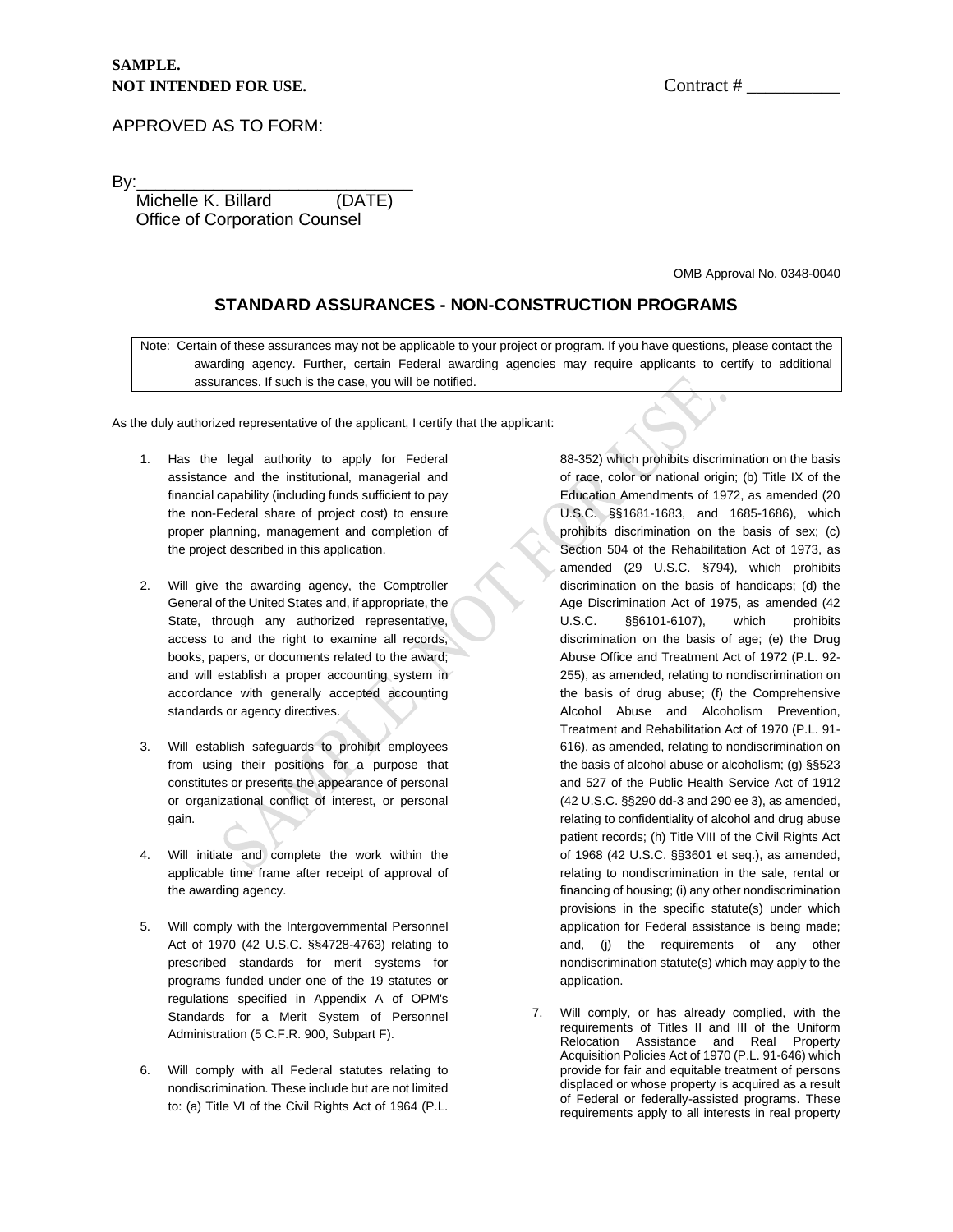acquired for project purposes regardless of Federal participation in purchases.

- 8. Will comply, as applicable, with provisions of the Hatch Act (5 U.S.C. §§1501-1508 and 7324-7328) which limit the political activities of employees whose principal employment activities are funded in whole or in part with Federal funds.
- 9. Will comply, as applicable, with the provisions of the Davis- Bacon Act (40 U.S.C. §§276a to 276a-7), the Copeland Act (40 U.S.C. §276c and 18 U.S.C. §874), and the Contract Work Hours and Safety Standards Act (40 U.S.C. §§327- 333), regarding labor standards for federally-assisted construction sub-agreements.
- 10. Will comply, if applicable, with flood insurance purchase requirements of Section 102(a) of the Flood Disaster Protection Act of 1973 (P.L. 93-234) which requires recipients in a special flood hazard area to participate in the program and to purchase flood insurance if the total cost of insurable construction and acquisition is \$10,000 or more.
- 11. Will comply with environmental standards which may be prescribed pursuant to the following: (a) institution of environmental quality control measures under the National Environmental Policy Act of 1969 (P.L. 91-190) and Executive Order (EO) 11514; (b) notification of violating facilities pursuant to EO 11738; (c) protection of wetlands pursuant to EO 11990; (d) evaluation of flood hazards in floodplains in accordance with EO 11988; (e) assurance of project consistency with the approved State management program developed under the Coastal Zone Management Act of 1972 (16 U.S.C. §§1451 et seq.); (f) conformity of Federal actions to State (Clean Air) Implementation Plans under Section 176(c) of the Clean Air Act of 1955, as amended (42 U.S.C. §§7401 et seq.); (g) protection of underground sources of drinking water under the Safe Drinking Water Act of 1974, as amended (P.L. 93-523); and, (h) protection of endangered species under the Endangered Species Act of 1973, as amended (P.L. 93- 205).
- 12. Will comply with the Wild and Scenic Rivers Act of 1968 (16 U.S.C. §§1271 et seq.) related to

\_\_\_\_\_\_\_\_\_\_\_\_\_\_\_\_\_\_\_\_\_\_\_\_\_\_\_\_\_\_\_\_\_\_\_\_ Signature of Subrecipient's Authorized Representative

\_\_\_\_\_\_\_\_\_\_\_\_\_\_\_\_\_\_\_\_\_\_\_\_\_\_\_\_\_\_\_\_\_\_\_\_

protecting components or potential components of the national wild and scenic rivers system.

- 13. Will assist the awarding agency in assuring compliance with Section 106 of the National Historic Preservation Act of 1966, as amended (16 U.S.C. §470), EO 11593 (identification and protection of historic properties), and the Archaeological and Historic Preservation Act of 1974 (16 U.S.C. §§469a-1 et seq.).
- 14. Will comply with P.L. 93-348 regarding the protection of human subjects involved in research, development, and related activities supported by this award of assistance.
- 15. Will comply with the Laboratory Animal Welfare Act of 1966 (P.L. 89-544, as amended, 7 U.S.C. §§2131 et seq.) pertaining to the care, handling, and treatment of warm blooded animals held for research, teaching, or other activities supported by this award of assistance.
- 16. Will comply with the Lead-Based Paint Poisoning Prevention Act (42 U.S.C. §§4801 et seq.) which prohibits the use of lead-based paint in construction or rehabilitation of residence structures.
- 17. Will cause to be performed the required financial and compliance audits in accordance with the Uniform Administrative Requirements, Cost Principles, and Audit Requirements for Federal Awards (2 CFR Chapter I, and Chapter II, Parts 200, 215, 220, 225, 230) issued December 26, 2013 by the Executive Office of the President, Office of Management and Budget.
- 18. Will comply with all applicable requirements of all other Federal laws, executive orders regulations, and policies governing this program.
- 19. Will comply with the requirements of Section 106(g) of the Trafficking Victims Protection Act (TVPA) of 2000, as amended (22 U.S.C. 7104) which prohibits grant award recipients or a sub-recipient from (1) Engaging in severe forms of trafficking in persons during the period of time that the award is in effect (2) Procuring a commercial sex act during the period of time that the award is in effect or (3) Using forced labor in the performance of the award or subawards under the award.

\_\_\_\_\_\_\_\_\_\_\_\_\_\_\_\_\_\_\_\_\_\_\_\_\_\_\_\_\_\_\_\_\_\_\_\_\_\_\_ Title of Subrecipient's Authorized Representative

\_\_\_\_\_\_\_\_\_\_\_\_\_\_\_\_\_\_\_\_\_\_\_\_\_\_\_\_\_\_\_\_\_\_\_\_\_\_\_

Name of Subrecipient Organization

Date Submitted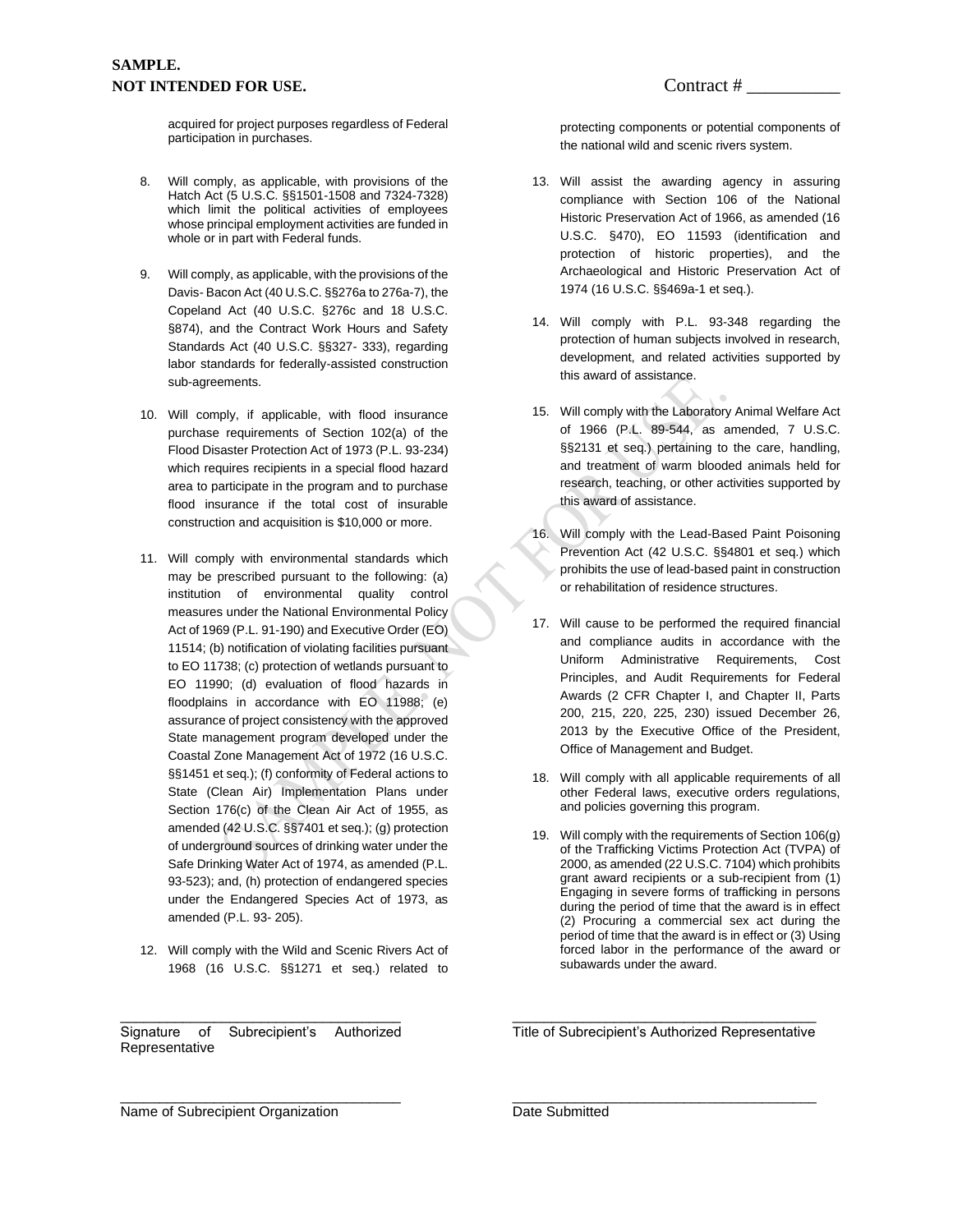### **CERTIFICATIONS REGARDING LOBBYING; DEBARMENT, SUSPENSION AND OTHER RESPONSIBILITY MATTERS; AND DRUG-FREE WORKPLACE REQUIREMENTS**

Applicants should refer to the regulations cited below to determine the certification to which they are required to attest. Applicants should also review the instructions for certification included in the regulations before completing this form. Signature of this form provides for compliance with certification requirements under 34 CFR Part 82, "New Restrictions on Lobbying," and 34 CFR Part 85, "Government-wide Debarment and Suspension (Non-procurement) and Government-wide Requirements for Drug-Free Workplace (Grants)." The certifications shall be treated as a material representation of fact upon which reliance will be placed when Washtenaw County determines to award the covered transaction, grant, or cooperative agreement.

#### 1. **LOBBYING**

As required by Section 1352, Title 31 of the U.S. Code, and implemented at 34 CFR Part 82, for persons entering into a grant or cooperative agreement over \$100,000, as defined at 34 CFR Part 82, Sections 82.105 and 82.110, the applicant certifies that:

(a) No Federal appropriated funds have been paid or will be paid, by or on behalf of the undersigned, to any person for influencing or attempting to influence an officer or employee of any agency, a Member of Congress, an officer or employee of Congress, or an employee of a Member of Congress in connection with the making of any Federal grant, the entering into of any cooperative agreement, and the extension, continuation, renewal, amendment, or modification of any Federal grant or cooperative agreement;

(b) If any funds other than Federal appropriated funds have been paid or will be paid to any person for influencing or attempting to influence an officer or employee of any agency, a Member of Congress, an officer or employee of Congress, or an employee of a Member of Congress in connection with this Federal grant or cooperative agreement, the undersigned shall complete and submit Standard Form - LLL, "Disclosure Form to Report Lobbying," in accordance with its instructions;

(c) The undersigned shall require that the language of this certification be included in the award documents for all subawards at all tiers (including subgrants, contracts under grants and cooperative agreements, and subcontracts) and that all subrecipients shall certify and disclose accordingly.

#### 2. **DEBARMENT, SUSPENSION, AND OTHER RESPONSIBILITY MATTERS**

As required by Executive Order 12549, Debarment and Suspension, and implemented at 34 CFR Part 85, for prospective participants in primary covered transactions, as defined at 34 CFR Part 85, Sections 85.105 and 85.110—

A. The applicant certifies that it and its principals:

(a) Are not presently debarred, suspended, proposed for debarment, declared ineligible, or voluntarily excluded from covered transactions by any Federal department or agency;

(b) Have not within a three-year period preceding this application been convicted of or had a civil judgment rendered against them for commission of fraud or a criminal offense in connection with obtaining, attempting to obtain, or performing a public (Federal, State, or local) transaction or contract under a public transaction; violation of Federal or State antitrust statutes or commission of embezzlement, theft, forgery, bribery, falsification or destruction of records, making false statements, or receiving stolen property; (c) Are not presently indicted for or otherwise criminally or civilly charged by a governmental entity (Federal, State, or local) with commission of any of the offenses enumerated in paragraph (2)(b) of this certification; and

(d) Have not within a three-year period preceding this application had one or more public transaction (Federal, State, or local) terminated for cause or default; and

B. Where the applicant is unable to certify to any of the statements in this certification, he or she shall attach an explanation to this application.

#### 3. **DRUG-FREE WORKPLACE (GRANTEES OTHER THAN INDIVIDUALS)**

As required by the Drug-Free Workplace Act of 1988, and implemented at 34 CFR Part 85, Subpart F, for grantees, as defined at 34 CFR Part 85, Sections 85.605 and 85.610 –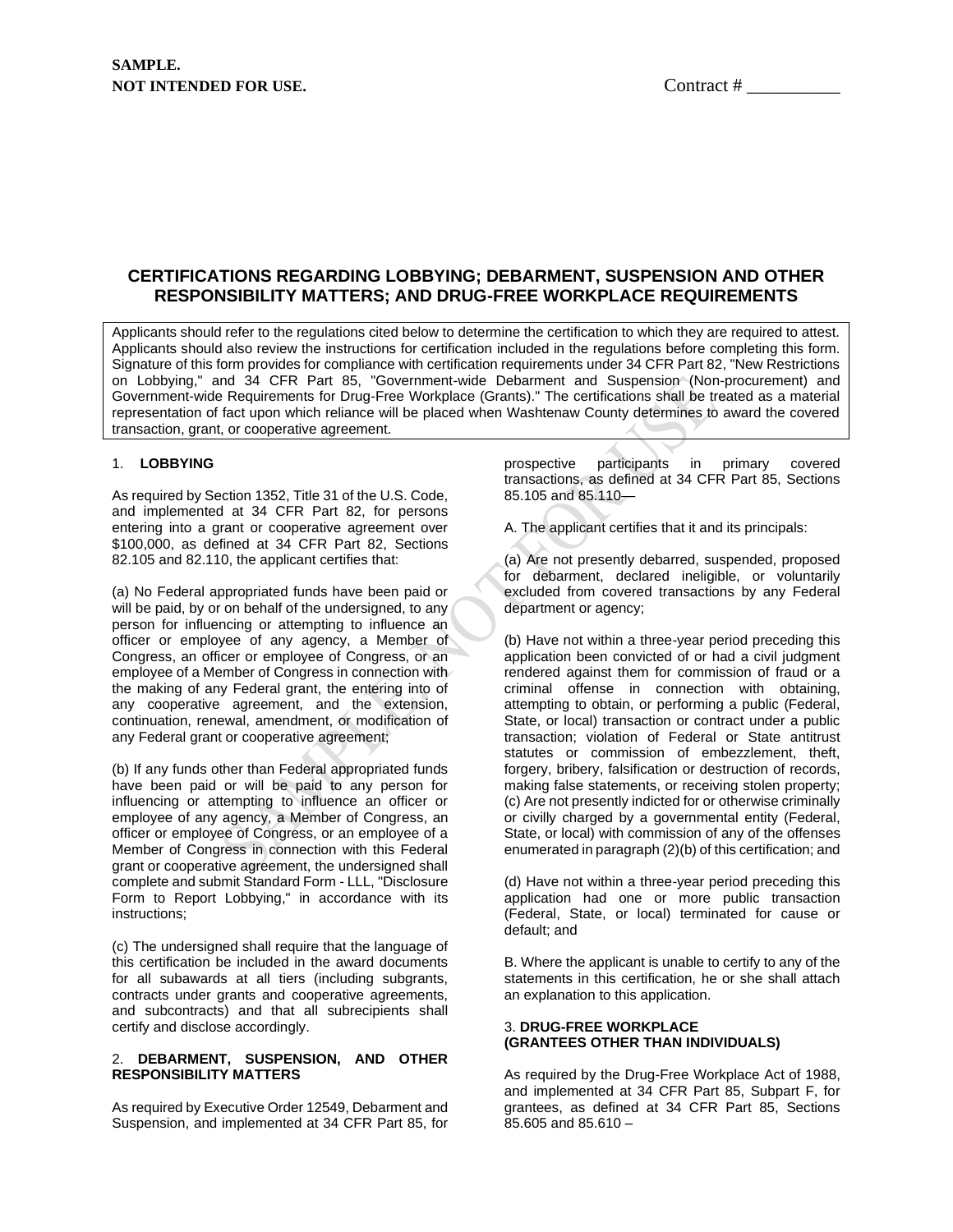A. The applicant certifies that it will or will continue to provide a drug-free workplace by:

(a) Publishing a statement notifying employees that the unlawful manufacture, distribution, dispensing, possession, or use of a controlled substance is prohibited in the grantee's workplace and specifying the actions that will be taken against employees for violation of such prohibition;

(b) Establishing an on-going drug-free awareness program to inform employees about:

(1) The dangers of drug abuse in the workplace;

(2) The grantee's policy of maintaining a drug-free workplace;

(3) Any available drug counseling, rehabilitation, and employee assistance programs; and

(4) The penalties that may be imposed upon employees for drug abuse violations occurring in the workplace;

(c) Making it a requirement that each employee to be engaged in the performance of the grant be given a copy of the statement required by paragraph (a);

(d) Notifying the employee in the statement required by paragraph (a) that, as a condition of employment under the grant, the employee will:

(1) Abide by the terms of the statement; and

(2) Notify the employer in writing of his or her conviction for a violation of a criminal drug statute occurring in the workplace no later than five calendar days after such conviction; (e) Notifying the agency, in writing, within 10 calendar days after receiving notice under subparagraph (d)(2) from an employee or otherwise receiving actual notice of such conviction. Employers of convicted employees must provide notice, including position title, to: Washtenaw County Administrator's Office, 220 N. Main, P.O. Box 8645, Ann Arbor, MI 48107-8645. Notice shall include the identification number(s) of each affected grant;

(f) Taking one of the following actions, within 30 calendar days of receiving notice under subparagraph (d)(2), with respect to any employee who is so convicted:

(1) Taking appropriate personnel action against such an employee, up to and including termination, consistent with the requirements of the Rehabilitation Act of 1973, as amended; or (2) Requiring such employee to participate satisfactorily in a drug abuse assistance or rehabilitation program approved for such purposes by a Federal, State, or local health, law enforcement, or other appropriate agency;

(g) Making a good faith effort to continue to maintain a drug-free workplace through implementation of paragraphs  $(a)$ ,  $(b)$ ,  $(c)$ ,  $(d)$ ,  $(e)$ , and  $(f)$ .

B. The grantee may insert in the space provided below the site(s) for the performance of work done in connection with the specific grant:

Place of Performance (Street address. city, county, state, zip code)

\_\_\_\_\_\_\_\_\_\_\_\_\_\_\_\_\_\_\_\_\_\_\_\_\_\_\_\_\_\_\_\_\_\_\_\_\_\_\_\_\_\_\_



Check **[ ]** if there are workplaces on file that are not identified here.

#### **DRUG-FREE WORKPLACE (GRANTEES WHO ARE INDIVIDUALS)**

As required by the Drug-Free Workplace Act of 1988, and implemented at 34 CFR Part 85, Subpart F, for grantees, as defined at 34 CFR Part 85, Sections 85.605 and 85.610-

A. As a condition of the grant, I certify that I will not engage in the unlawful manufacture, distribution, dispensing, possession, or use of a controlled substance in conducting any activity with the grant; and

B. If convicted of a criminal drug offense resulting from a violation occurring during the conduct of any grant activity, I will report the conviction, in writing, within 10 calendar days of the conviction, to: Washtenaw County Administrator's Office, 220 N. Main, P.O. Box 8645, Ann Arbor, MI 48107-8645. Notice shall include the identification number(s) of each affected grant.

As the duly authorized representative of the applicant, I hereby certify that the applicant will comply with the above certifications.

\_\_\_\_\_\_\_\_\_\_\_\_\_\_\_\_\_\_\_\_\_\_\_\_\_\_\_\_\_\_\_\_\_\_\_\_\_\_\_\_\_\_\_

Name of Subrecipient Organization

\_\_\_\_\_\_\_\_\_\_\_\_\_\_\_\_\_\_\_\_\_\_\_\_\_\_\_\_\_\_\_\_\_\_\_\_\_\_\_\_\_\_\_ Printed Name and Title of Subrecipient's Authorized **Representative**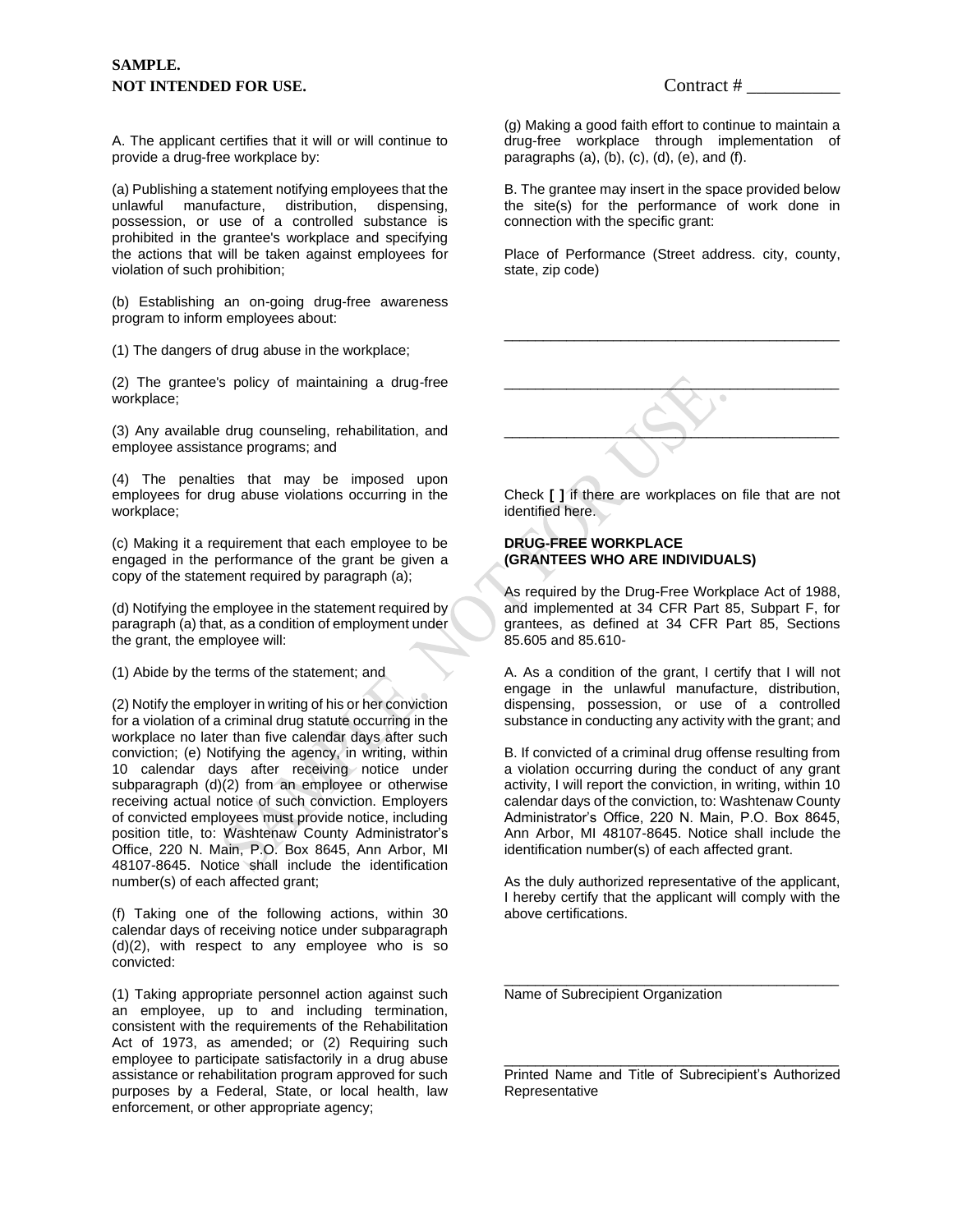\_\_\_\_\_\_\_\_\_\_\_\_\_\_\_\_\_\_\_\_\_\_\_\_\_\_\_\_\_\_\_\_\_\_\_\_\_\_\_\_\_\_\_ Signature of Subrecipient's Authorized Representative

\_\_\_\_\_\_\_\_\_\_\_\_\_\_\_\_\_\_\_\_\_\_\_\_\_\_\_\_\_\_\_\_\_\_\_\_\_\_\_\_\_\_\_ Date

# **Subrecipient Audit Certification**

## FederalAuditRequirements - Fiscal Years Beginning After December 26, 2014

Non-federal organizations which expend \$750,000 or more in federal funds during their fiscal year are required to have a Single Audit performed in accordance with the Uniform Administrative Requirements, Cost Principles, and Audit Requirements for Federal Awards (2 CFR Chapter I, and Chapter II, Parts 200, 215, 220, 225, 230) issued December 26, 2013 by the Executive Office of the President, Office of Management and Budget. Subrecipients must submit their audit report to the Federal Audit Clearinghouse within the earlier of 30 days after receipt of the auditor's report, or within 9 months after the end of the audit period for each year the Subrecipient meets the \$750,000 federal expenditure threshold.

| Program:                  | CFDA Number:                                            |
|---------------------------|---------------------------------------------------------|
| Subrecipient Information: |                                                         |
| <b>Organization Name:</b> |                                                         |
| <b>Street Address:</b>    |                                                         |
| City, State, Zip Code:    |                                                         |
| Independent Audit Firm:   |                                                         |
|                           | Certification for Fiscal Year Ending (mm/dd/yyyy): ____ |

| (Check appropriate box): |  |  |  |  |
|--------------------------|--|--|--|--|
|--------------------------|--|--|--|--|

I certify that the Subrecipient shown above **does not expect** to expend \$750,000 or more in federal funds during at least one fiscal year that funds are received for the above listed program and thus it will not be required to have a Single Audit performed under the Uniform Administrative Requirements, Cost Principles, and Audit Requirements for Federal Awards (2 CFR Chapter I, and Chapter II, Parts 200, 215, 220, 225, 230) issued December 26, 2013 by the Executive Office of the President, Office of Management and Budget, for the above listed program.

Icertify that the Subrecipient shown above **expects it will** expend \$750,000 or more in federal funds during at least one fiscal year that funds are received for the above listed program and thus it will be required to have a Single Audit performed under the Uniform Administrative Requirements, Cost Principles, and Audit Requirements for Federal Awards (2 CFR Chapter I, and Chapter II, Parts 200, 215, 220, 225, 230) issued December 26, 2013 by the Executive Office of the President, Office of Management and Budget.

\_\_\_\_\_\_\_\_\_\_\_\_\_\_\_\_\_\_\_\_\_\_\_\_\_\_\_\_\_\_\_\_\_\_\_\_\_\_\_\_\_\_ \_\_\_\_\_\_\_\_\_\_\_\_\_\_\_\_\_\_\_\_\_\_\_\_\_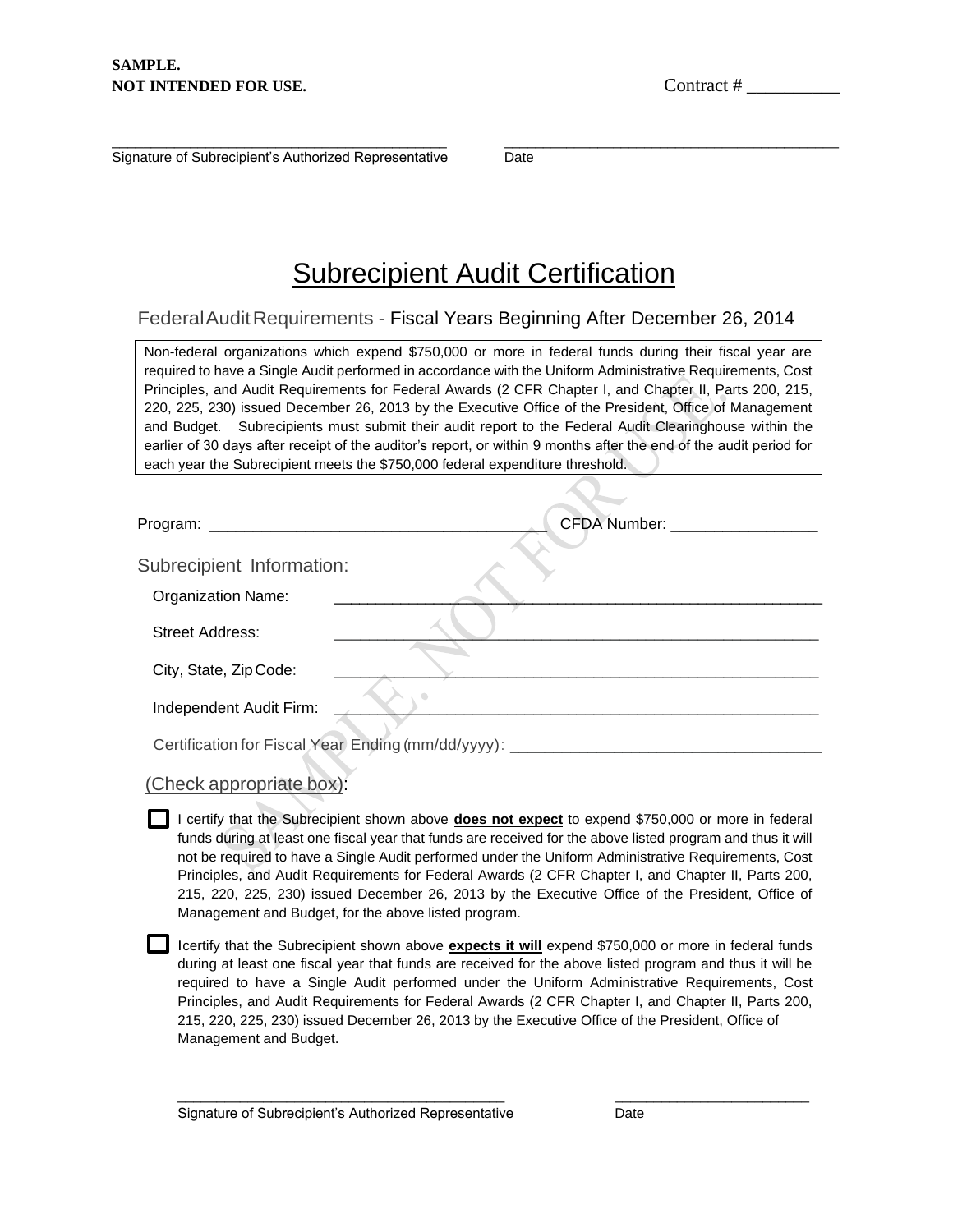| For Washtenaw County Use Only |  |  |
|-------------------------------|--|--|
|                               |  |  |
|                               |  |  |

# **ATTACHMENT A**

Reviewed By: extending the state of the state of the Date:

## **Subrecipient Identification Information Required:**

- 1. One of the following
	- a. DUNNs number
	- b. TIN Tax identification number
	- c. UEI Unique Entity Identifier created in SAM.gov
- 2. Full name
- 3. Point of contact email address. This is optional but strongly preferred.
- 4. Full address
- 5. Primary place of performance
- 6. The US Treasury reporting portal requires that an entity receiving federal funds must acknowledge whether they are registered with SAM.gov and will maintain a current profile. Please confirm your current registration in SAM.gov. Yes or No Please provide your SAM Unique Entity I.D.

If you are not registered, you will be requested to complete a questionnaire that collects your response to questions required by SAM.gov. If you choose to create an account in SAM.gov go to<https://sam.gov/content/entity-registration>and follow the instructions. There is no charge to register.

## **Reporting Requirements:**

There is required quarterly reporting with this subrecipient agreement. All awardees are required to provide the following information by no later than the 15<sup>th</sup> of the month following the end of a quarter. Due dates are April 15, July 15, October 15, and January 15 for all years the agreement is active.

#### Standard Data Elements for All Projects:

1. Project expenditure category group and category.

This information will be included in the agreement for clear identification of award.

- 2. Project name.
	- This information will be included in the agreement, taken from the application
- 3. Status of completion. Provided by subrecipient.
	- a. Not Started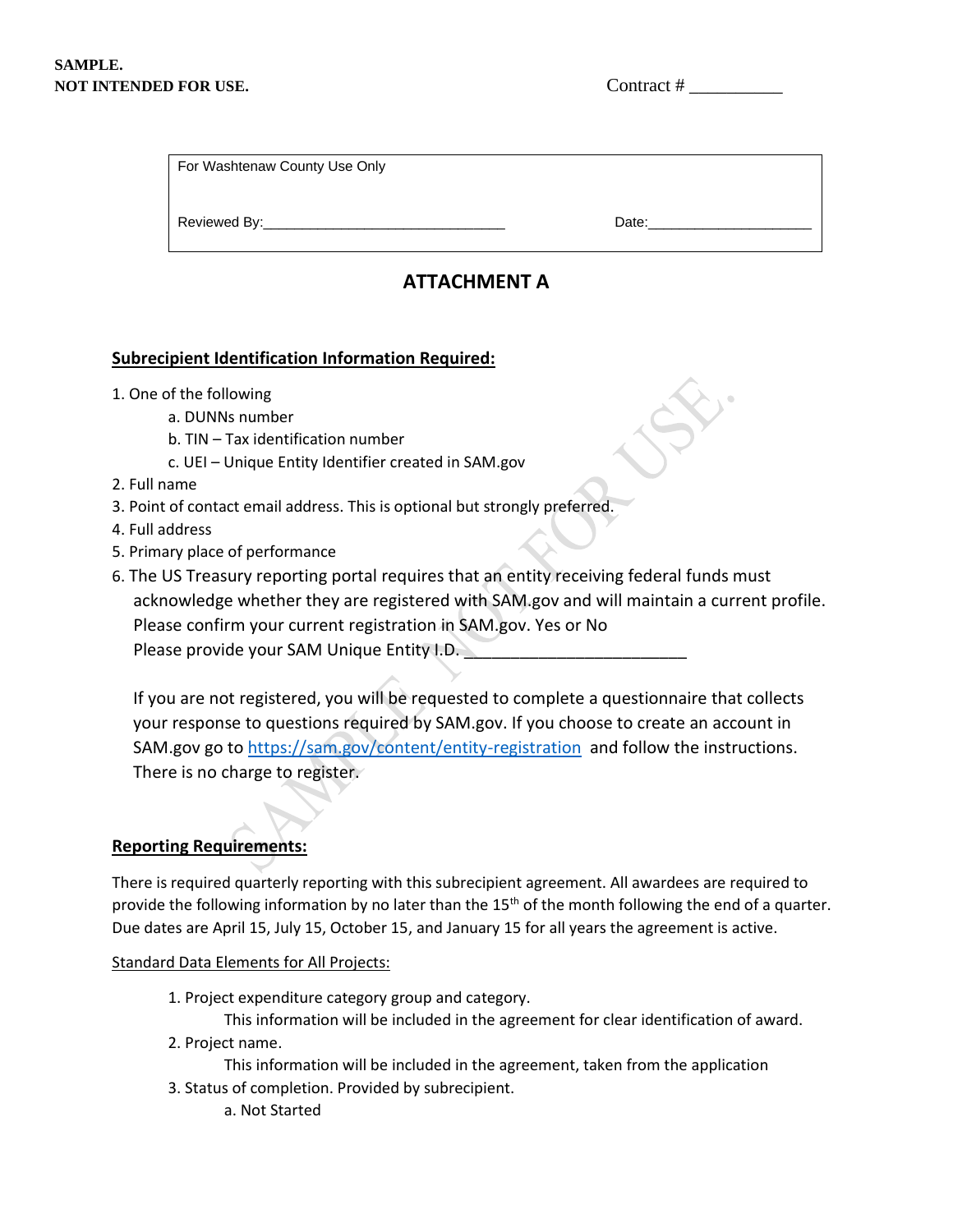- b. Completed less than 50%
- c. Completed more than 50%
- d. Completed
- 4. Adopted budget approved award amount
- 6. Total expenditure actual expense through the end of the quarter being reported.

There is additional programmatic data that is required based on the expenditure category (EC) that your project is classified in as provided by the U.S. Treasury. Below is the data that will be required to be provided in each quarterly report.

Community Priority Fund projects categories included in required reporting:

- Community Violence Interventions (EC 1.11)
- Addressing Educational Disparities(EC 2.24 2.27)
- Expanding Early Childhood Education (EC 2.11 )
- Direct Assistance to Households Program (EC  $2.1 2.8$ )
- Addressing Housing and Homelessness (EC 2.15 2.18)

#### Programmatic Data:

- Brief description of structure and objectives of assistance program(s), including public health or negative economic impact experienced
- Brief description of how a recipient's response is related and reasonably and proportional to a public health or negative economic impact of COVID-19.
- Number of households served (by program if recipient establishes multiple separate household assistance programs) - **NOTE:** This reporting requirement is only for the category of Direct Assistance to Households Program (EC 2-15 – 2.18)

#### Use of Evidence:

- The dollar amount of the total project spending that is allocated towards evidence-based interventions
- Is a program evaluation of the project is being conducted? Yes or No

#### Project Demographic Distribution (EC 1.1 – 2.37):

Recipients must report whether certain types of projects are targeted to impacted and disproportionately impacted communities. Recipients will be asked to respond to the following:

a. What Impacted and/or Disproportionally Impacted population does this project primarily serve? Please select the population primarily served.

b. If this project primarily serves more than one Impacted and/or Disproportionately Impacted population, please select up to two additional populations served.

Please select from the following options:

| Impacted | Disproportionately Impacted |
|----------|-----------------------------|
|          |                             |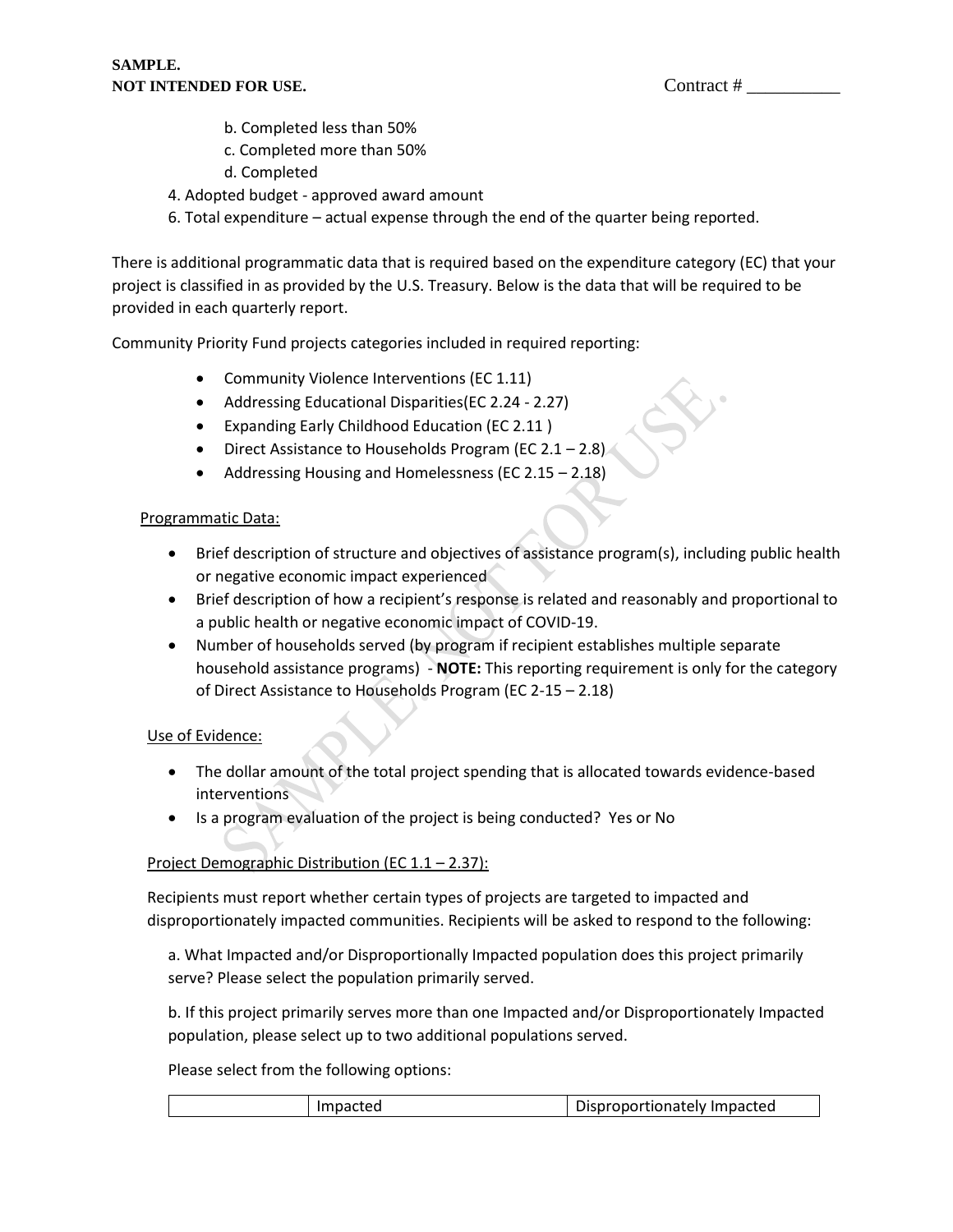| <b>Public Health</b> | • General Public                  |                                   |
|----------------------|-----------------------------------|-----------------------------------|
| Assistance to        | • Low- or-moderate income         | • Low-income households and       |
| Households           | households or populations 12      | Populations 14                    |
|                      | • Households that experienced     | • Households and populations      |
|                      | Unemployment                      | residing in Qualified Census      |
|                      | • Households that experienced     | Tracts                            |
|                      | increased food or housing         | • Households that qualify for     |
|                      | insecurity                        | certain federal programs 15       |
|                      | • Households that qualify for     | • Households receiving services   |
|                      | certain federal programs 13       | provided by Tribal governments    |
|                      | • For services to address lost    | • Households residing in the U.S. |
|                      | instructional time in K-12        | territories or receiving services |
|                      | schools: any students that lost   | from these governments            |
|                      | access to in-person instruction   | • For services to address         |
|                      | for a significant period of time  | educational disparities, Title I  |
|                      | • Other households or populations | eligible schools 16               |
|                      | that experienced a negative       | • Other households or             |
|                      | economic impact of the            | populations that experienced a    |
|                      | pandemic other than those         | disproportionate negative         |
|                      | listed above (please specify)     | economic impact of the            |
|                      |                                   | pandemic other than those         |
|                      |                                   | listed above (please specify)     |

**12** Low or moderate-income households and communities are those with (i) income at or below 300 percent of the Federal Poverty Guidelines for the size of the household based on the most recently published poverty guidelines by the Department of Health and Human Services (HHS) or (ii) income at or below 65 percent of the Area Median area median income for the county and size of household based on the most recently published data by the Department of Housing and Urban Development (HUD).

**13** For Impacted households, these programs are Children's Health Insurance Program ("CHIP"); Childcare Subsidies through the Child Care and Development Fund ("CCDF") Program; Medicaid; National Housing Trust Fund ("HTF"), for affordable housing programs only; Home Investment Partnerships Program ("HOME"), for affordable housing programs only.

**14** Low-income households and communities are those with (i) income at or below 185 percent of the Federal Poverty Guidelines for the size of the household based on the most recently published poverty guidelines by HHS or (ii) income at or below 40 percent of Area Median Income for its county and size of household based on the most recently published data by HUD.

**15** For Disproportionately Impacted households, these programs are Temporary Assistance for Needy Families ("TANF"), Supplemental Nutrition Assistance Program ("SNAP"), Free- and Reduced-Price Lunch ("NSLP") and/or School Breakfast ("SBP") programs, Medicare Part D Low-Income Subsidies, Supplemental Security Income ("SSI"), Head Start, Special Supplemental Nutrition Program for Women, Infants, and Children ("WIC"), Section 8 Vouchers, Low-Income Home Energy Assistance Program ("LIHEAP"), and Pell Grants.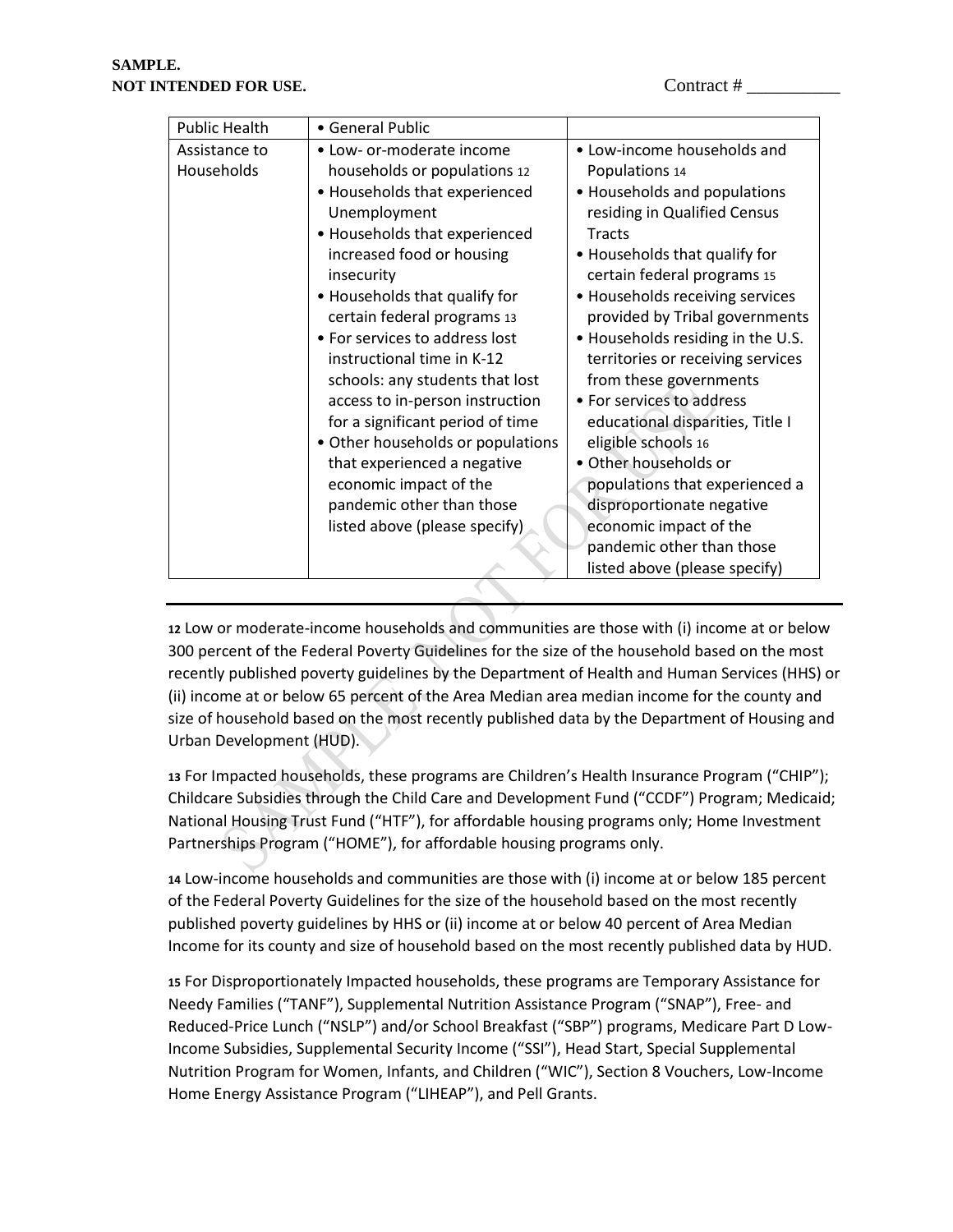**16** For educational services and other efforts to address educational disparities, Treasury will recognize Title I eligible schools as disproportionately impacted and responsive services that support the school generally or support the whole school service as eligible. "Title I eligible schools" means schools eligible to receive services under section 1113 of Title I, Part A of the Elementary and Secondary Education Act of 1965, as amended (20 U.S.C. 6313), including schools served under section 1113(b)(1)(C) of that Act.

# **SAM.gov Registration Questionnaire**

The US Treasury reporting portal requires that an entity receiving federal funds must acknowledge whether they are registered with SAM.gov. Please answer the following questions as applicable.

- 1) If the answer is "Yes" please provide your registration number and no further action or information is necessary. SAM Unique Entity I.D.
- 2) If the answer is "No" and you are not registered in SAM.gov please answer the following questions by circling an answer.
	- In the preceding fiscal year did recipient receive 80% or more of its annual gross revenue from federal funds? Yes or No
	- In the preceding fiscal year did recipient receive \$25 million or more of its annual gross revenue from federal funds? Yes or No
- 3) If the recipient received 80% or more of its annual gross revenue from federal funds **AND** the recipient received \$25 million or more of its annual revenue from federal funds please answer the questions below:
	- ❖ Are you registered in SAM.gov? Yes or No If "YES" you can stop here. If the answer is "No" please answer the following questions:
	- In the preceding fiscal year did recipient receive 80% or more of its annual gross revenue from federal funds? Yes or No
	- In the preceding fiscal year did recipient receive \$25 million or more of its annual gross revenue from federal funds? The Mession No
	- Is the "total compensation" for the organization's five highest paid officers publicly listed or otherwise listed in SAM.gov? Yes or No
		- o If the answer is "Yes" no further information is needed
		- o If the answer is "No" please provide this information for the five highest compensated officers. If there is less than five, please fill blank spaces with "N/A" for name and "\$0" for compensation
	- Total compensation means the cash and noncash dollar value earned by the executive during the recipient's or subrecipient's preceding fiscal year: salary and bonus; awards of stock, stock options and stock appreciation rights; earnings for services under nonequity incentive plans.

| No.<br><b>Total Compensation</b><br>Name |  |
|------------------------------------------|--|
|------------------------------------------|--|